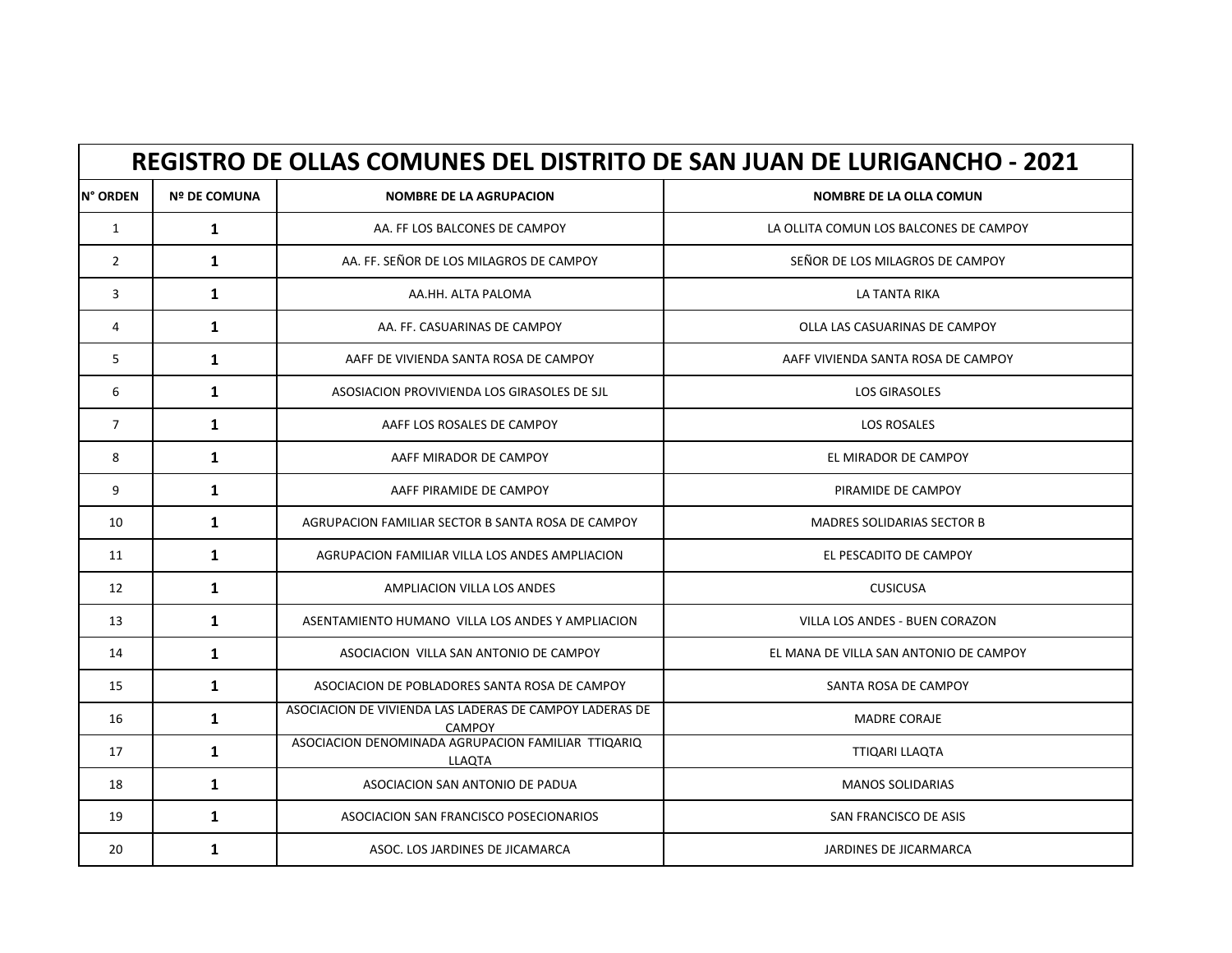| 21 | $\mathbf{1}$ | A.A.F.F. FRONTERA VIVA                            | AQUE ME QUEDO                                              |
|----|--------------|---------------------------------------------------|------------------------------------------------------------|
| 22 | $\mathbf{1}$ | AA.FF. VIVIENDA HUERTO DE CAMPOY                  | HUERTO DE CAMPOY                                           |
| 23 | $\mathbf{1}$ | AA.FF. NUEVO AMANECER DE CAMPOY                   | NUEVO AMANECER DE CAMPOY                                   |
| 24 | $\mathbf{1}$ | AA.FF. MEDALLA MILAGROSA                          | MEDALLA MILAGROSA                                          |
| 25 | $\mathbf{1}$ | AA.FF. SEÑOR DE MURUGUAY                          | SEÑOR DE MURUGUAY                                          |
| 26 | $\mathbf{1}$ | VILLA SAN ANTONIO CAMPOY PARTE ALTA               | <b>BANQUETE DE LOS POBRES</b>                              |
| 27 | $\mathbf{1}$ | AAFF. CIUDAD DE REY                               | <b>CIUDAD DE REY</b>                                       |
| 28 | $\mathbf{1}$ | AA.FF LOS NUEVOS FORJADORES DEL MIRADOR DE ZARATE | <b>LOS FORJADORES</b>                                      |
| 29 | $\mathbf{1}$ | AA.FF LOS RUISEÑORES URB.CAMPOY                   | LOS RUISEÑORES                                             |
| 30 | $\mathbf{1}$ | AA.HH RIMAC DE CAMPOY S.J.L                       | RIMAC DE CAMPOY                                            |
| 31 | 4            | AA.FF LAS LOMAS DE SAN CRISTOBAL                  | LA ESPERANZA                                               |
| 32 | 4            | AA.FF TURISTICO SAN CRISTOBAL                     | TURISTICO SAN CRISTOBAL                                    |
| 33 | 4            | A.A.H.H. CAJA DE AGUA                             | CAJA DE AGUA                                               |
| 34 | 4            | AAHH. ASOCIACION COMUNAL                          | LAS GUERRERAS DE LAS FLORES                                |
| 35 | 4            | ASOCIACION OBSERVADOR LAS FLORES                  | OBSERVADOR DE LAS FLORES                                   |
| 36 | 4            | AAFF SANTA CRUZ DE LAS FLORES                     | <b>MADRES UNIDAS</b>                                       |
| 37 | 4            | AA.FF LAS LOMAS DE SAN CRISTOBAL                  | LAS LOMAS                                                  |
| 38 | 4            | AAFF. LAS TORRES DE SAN CRISTOBAL                 | YURA URPI DE LAS TORRES DE SAN CRISTOBAL (MUJERES BONITAS) |
| 39 | 4            | AAFF PARAISO EL PARAISO DE ANDAMARCA              | LAS CARIBEÑAS DE ANDAMARCA                                 |
| 40 | 4            | AA.HH LAS OBESERVADORAS DE LAS FLORES             | LAS FLORES DE SAN JUAN DE LURIGANCHO                       |
| 41 | 5            | AA. FF. LUZ DEL PARAISO                           | LUZ DEL PARAISO                                            |
| 42 | 5            | AA.FF. LOS JARDINES DE SANTA FE                   | <b>LOS JARDINES</b>                                        |
| 43 | 5            | AGRUACION FAMILIAR NUEVA CASUARINA                | NUEVA CASUARINA                                            |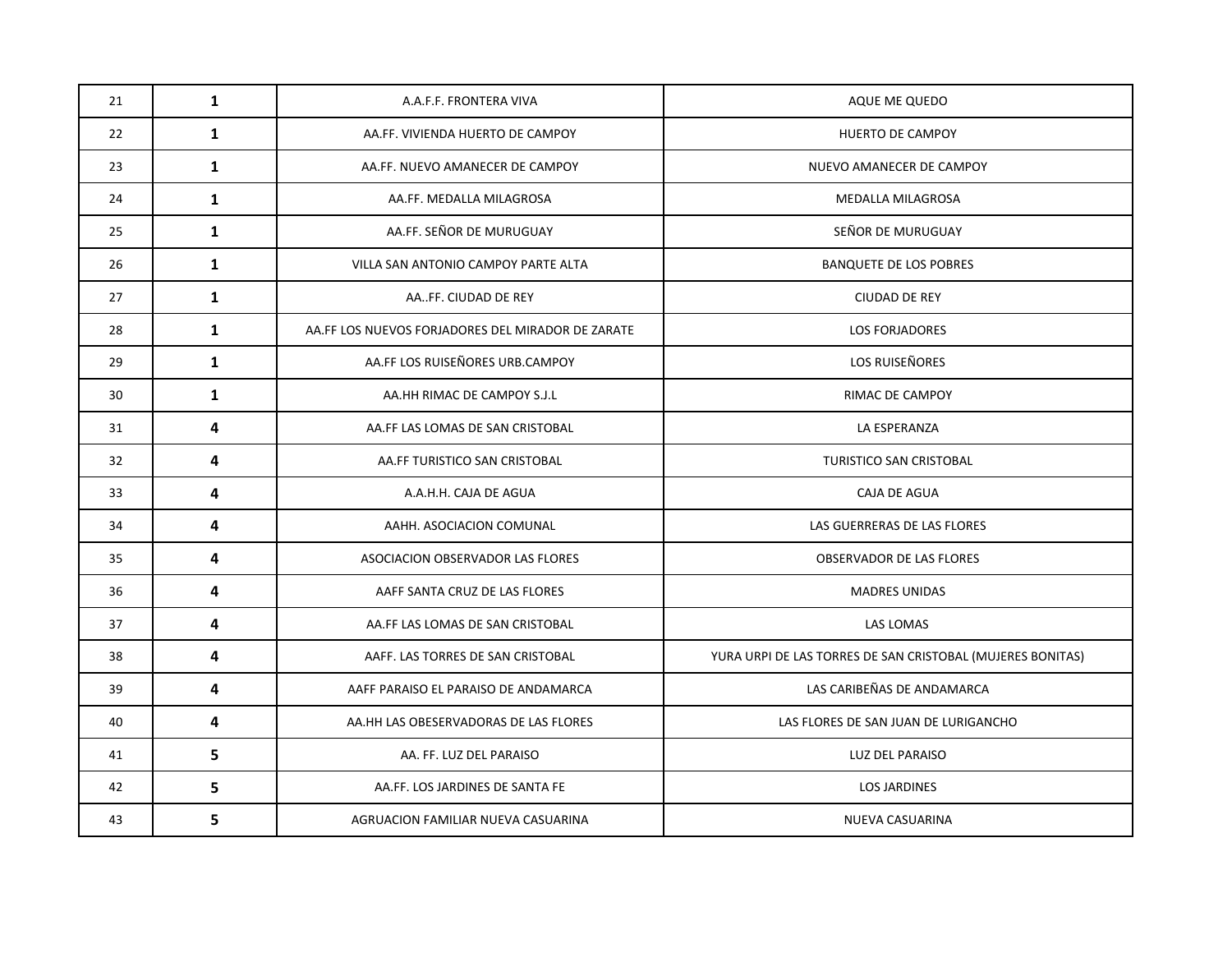| 44 | 5 | AA.HH.24 DE DICIEMBRE                             | DOS PUEBLOS UNIDOS               |
|----|---|---------------------------------------------------|----------------------------------|
| 45 | 5 | ASOCIACION DE VIVIENDA MONTECRISTO DEL PARAISO    | LA FORTALEZA DE MONTECRISTO      |
| 46 | 5 | AA.FF. NUEVA ESPERANZA                            | NUEVA ESPERANZA                  |
| 47 | 5 | AA.FF. LUZ Y ESPERANZA                            | LUZ Y ESPERANZA                  |
| 48 | 5 | AA.FF. JUANA DE ARCO                              | <b>JUANA DE ARCO</b>             |
| 49 | 5 | AA.FF. LOS HIJOS DE SANTA FE                      | LOS HIJOS DE SANTA FE            |
| 50 | 5 | AA.FF. LOS GIRAZOLES DEL ALTO HORIZONTE           | LOS GIRAZOLES DEL ALTO HORIZONTE |
| 51 | 5 | AGRUPACION CENTRO POBLADO LAS CASUARINAS          | COMITÉ DE DAMAS                  |
| 52 | 5 | AAHH. CERRO SAUCE ALTO                            | MIRADOR CERRO SAUCE ALTO         |
| 53 | 5 | OLLITA EL PERU SOMOS TODOS                        | OLLITA EL PERU SOMOS TODOS       |
| 54 | 5 | AAFF BRISAS DE SANTA ROSA                         | NUEVO AMANECER                   |
| 55 | 5 | AAFF LOS HIJOS DEL NUEVO PARAISO                  | LOS HIJOS DEL NUEVO PARAISO      |
| 56 | 5 | AMPLIACION BAJA SECTOR 2 EL NUEVO PARAISO         | <b>DIOS PROVEERA</b>             |
| 57 | 6 | AA.FF SAN JOSE 15 DE ENERO                        | "SAN JOSE"                       |
| 58 | 6 | AA.FF HORIZONTE DE CANTO CHICO                    | NUEVO HORIZONTE                  |
| 59 | 6 | AA.HH SANTA ROSA DE LIMA JUVENTUD UNIDA PARCELA B | SAGRADO CORAZON DE JESUS         |
| 60 | 6 | ASOC. LAS BRISAS DE CANTO CHICO                   | LAS BRISAS DE CANTO CHICO        |
| 61 | 6 | 15 DE ENERO AMPLIACION 14                         | LAS LUCHADORAS                   |
| 62 | 6 | AA.HH PALAO 15 DE ENERO                           | MAMITA ESFORZADA DE PALAO        |
| 63 | 6 | AA.HH KAWACHI                                     | <b>MUJERES EN ACCION</b>         |
| 64 | 6 | LOS SOLIDARIOS DE CANTO CHICO                     | <b>OLLITAS SOLIDARIAS</b>        |
| 65 | 6 | AA.FF BELLA VISTA                                 | LAS SABROSAS                     |
| 66 | 6 | AA.FF NUEVO AMANECER PILAR NORES GARCIA           | <b>NUEVO AMANECER</b>            |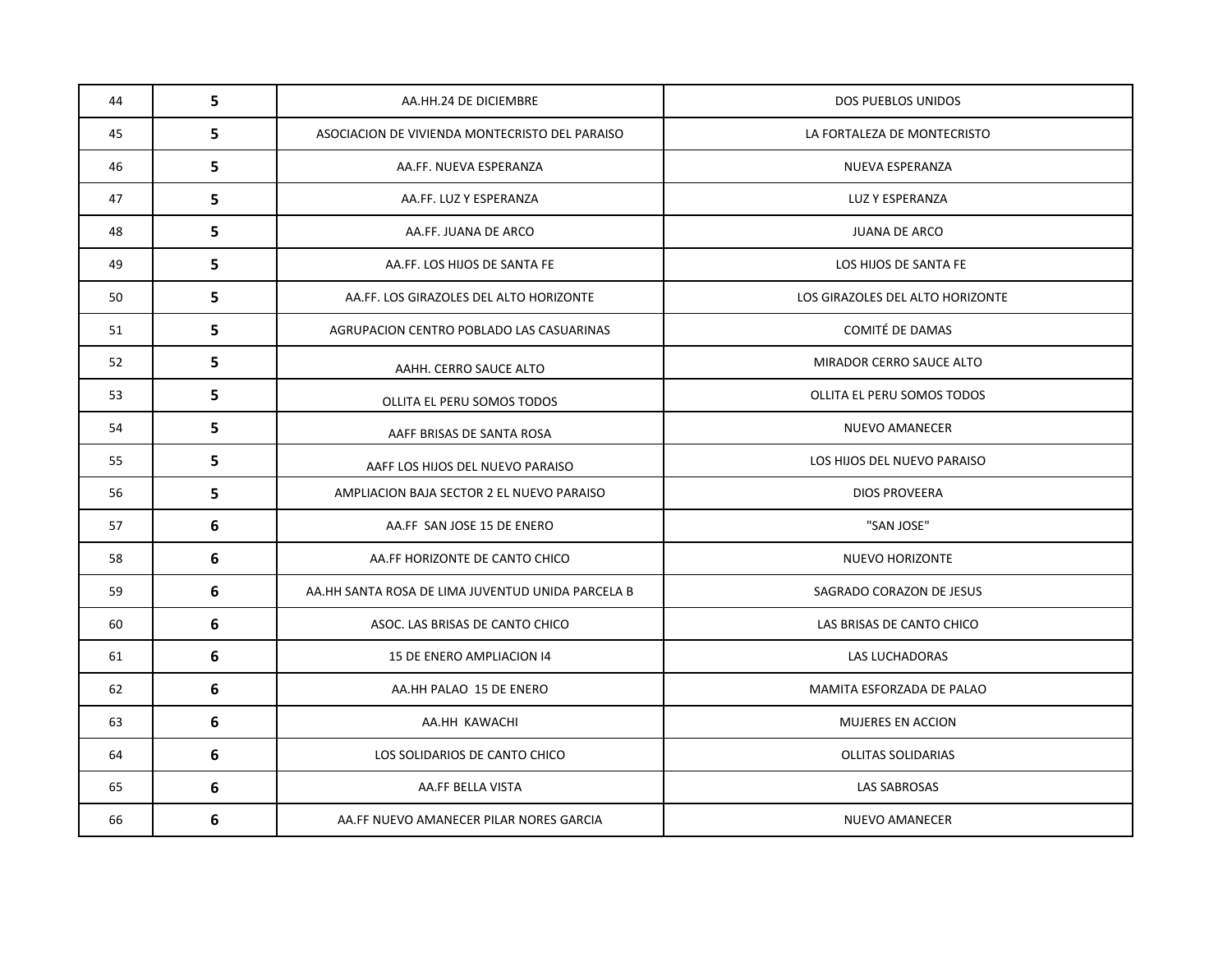| 67 | 6                       | AMPLIACIO I2 LAS ROCAS 15 DE ENERO SJL        | <b>LAS ROCAS</b>                      |
|----|-------------------------|-----------------------------------------------|---------------------------------------|
| 68 | 6                       | AA.HH. 15 DE ENERO AA.FF. VALLECITO           | EL VALLECITO                          |
| 69 | 6                       | AAFF MONTE SINAI                              | <b>MONTE SINAI</b>                    |
| 70 | 6                       | NUEVO PERU                                    | <b>NUEVO PERU</b>                     |
| 71 | 6                       | AA.FF LAS LOMAS DE MIRAFLORE DE 15 DE ENERO   | SEÑOR DE LOS MILAGROS                 |
| 72 | 6                       | LOCAL COMUNAL DE CANTO CHICO                  | EL BUEN SAMARITANO                    |
| 73 | $\overline{\mathbf{z}}$ | AA.FF NUEVO AMANECER AMPLIACION VILLA FLORIDA | SEÑOR DE LOS MILAGROS                 |
| 74 | $\overline{7}$          | AA.FF SAN HILARION ALTO COMITÉ 55 D           | COMITE 55D                            |
| 75 | $\overline{7}$          | AA.FF SAN HILARION COMITE 55 E                | SAN HILARION COMITÉ 55E MADRES CORAJE |
| 76 | $\overline{7}$          | PUEBLO JOVEN SAN HILARION ALTO COMITE 68 A    | COMITÉ 68 A (SAN HILARION ALTO 68 A)  |
| 77 | $\overline{7}$          | ASOC.DE VIV. LOS TRIUNFADORES DE SAN JUAN     | LOS TRIUNFADORES DE SAN JUAN          |
| 78 | $\overline{7}$          | AA.FF VIVIENDA DE MANOS UNIDAS                | <b>MANOS UNIDAS</b>                   |
| 79 | $\overline{7}$          | AA.FF COMITE 55C - SAN HILARION               | COMITE 55C                            |
| 80 | $\overline{7}$          | AA.FF VISTA ALEGRE                            | <b>VISTA ALEGRE</b>                   |
| 81 | $\overline{7}$          | AA.FF GRACIA CALVARY CHAPEL                   | <b>GRACIA CALVARY CHAPEL</b>          |
| 82 | $\overline{7}$          | AA.FF. SAN HILARION COMITÉ 55B                | DAMAS SOLIDARIAS HACIA EL ÉXITO       |
| 83 | $\overline{7}$          | ASOC. DE VIVIENDA CANADA                      | CANADA                                |
| 84 | $\overline{7}$          | AA.FF. TIERRA PROMETIDA                       | TIERRA PROMETIDA                      |
| 85 | $\overline{7}$          | AA.FF. KEIKO SOFIA COMITÉ 65                  | <b>KEIKO SOFIA</b>                    |
| 86 | $\overline{7}$          | PUEBLO JOVEN SAN HILARION ALTO COMITE 71      | COMITÉ 71                             |
| 87 | $\overline{7}$          | AA.FF. AMPLIACION ALTA MONTAÑAS               | ALTA MONTAÑAS                         |
| 88 | $\overline{\mathbf{z}}$ | AA.HH PROYECTO INTEGRAL NUEVO AMANECER        | UNIDOS EN CRISTO VILLA FLORIDA        |
| 89 | $\overline{\mathbf{z}}$ | SAN HILARION ALTO                             | <b>MUJERES VIRTUOSAS COMITE 72</b>    |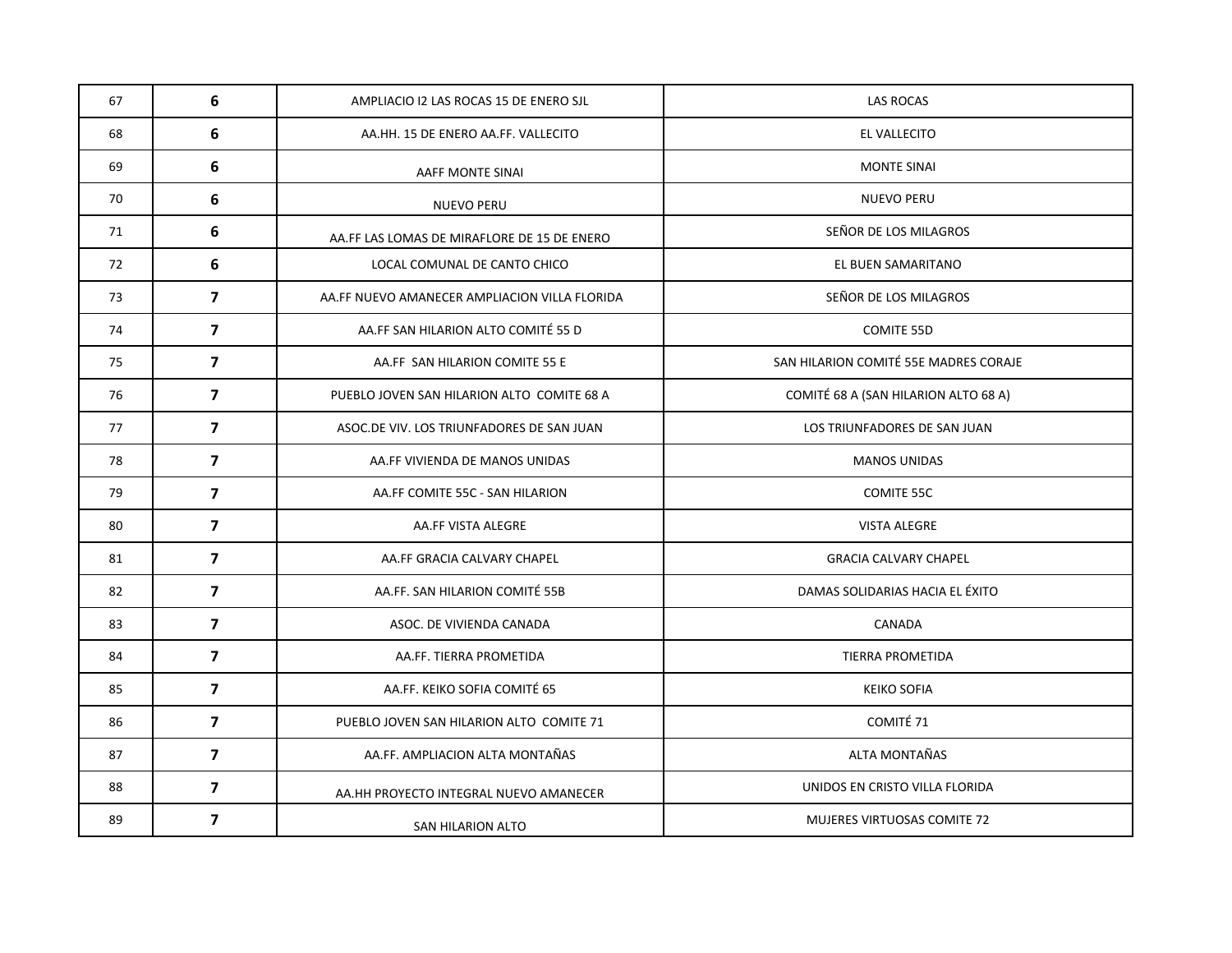| 90  | $\overline{7}$ | AAFF INTEGRACION Y PROGRESO LOS ANGELES     | <b>LOS ANGELES</b>        |
|-----|----------------|---------------------------------------------|---------------------------|
| 91  | $\overline{7}$ | AA.FF LA FORTALEZA DE ADONAI                | LA FORTALEZA              |
| 92  | 9              | A.A.H.H. JUAN PABLO II 5TA. ETAPA           | SAN FRANCISCO DE ASIS     |
| 93  | 9              | AA. FF. TRES REGIONES                       | <b>TRES REGIONES</b>      |
| 94  | 9              | AA. HH. LOS JARDINES                        | <b>LOS JARDINES</b>       |
| 95  | 9              | AAFF DANIEL ALCIDES CARRION                 | <b>OLLITA CARRION</b>     |
| 96  | 9              | AAFF ELYCARSA DE NUEVO HORIZONTE J.P. II    | ELYCARSA DE J.P. II       |
| 97  | 9              | AAFF FORTALEZA                              | UN PUEBLO CON ESPERANZA   |
| 98  | 9              | AAFF SAN ANTONIO DE PADUA                   | SAN ANTONIO DE PADUA      |
| 99  | 9              | ASOC. DE PROPIETARIOS SILVANO TORRES        | SILVANO TORRES            |
| 100 | 9              | AAFF. SAN MARTIN DE PORRES                  | SAN MARTIN DE PORRES      |
| 101 | 9              | AAFF. SHALON MANA                           | ADONAY                    |
| 102 | 9              | A.A.F.F. EL MOLINO                          | EL MOLINO                 |
| 103 | 9              | ASOC. MIRADOR HUANTA                        | MIRADOR HUANTA            |
| 104 | 9              | A.A.F.F.1RO DE ABRIL                        | 1RO DE ABRIL              |
| 105 | 9              | A.A.F.F. APOSTOL SANTIAGO                   | EL PROGRESO               |
| 106 | 9              | A.A.F.F.LAS COLINAS DE JP II                | LAS COLINAS               |
| 107 | 9              | A.A.F.F.LOS ANGELES                         | <b>LOS ANGELES</b>        |
| 108 | 9              | A.A.F.F. BELLA VISTA                        | <b>BELLA VISTA</b>        |
| 109 | 9              | A.A.F.F.LAS ALTURAS DE IGUAZU               | HIJOS DE IGUAZU           |
| 110 | 9              | A.A.F.F.9 DE FEBRERO                        | 9 DE FEBRERO              |
| 111 | 9              | A.A.F.F. EL MIRADOR DE LA MEDALLA MILAGROSA | MEDALLA MILAGROSA         |
| 112 | 9              | AAFF. CAMPAMENTO DE DIOS                    | <b>CAMPAMENTO DE DIOS</b> |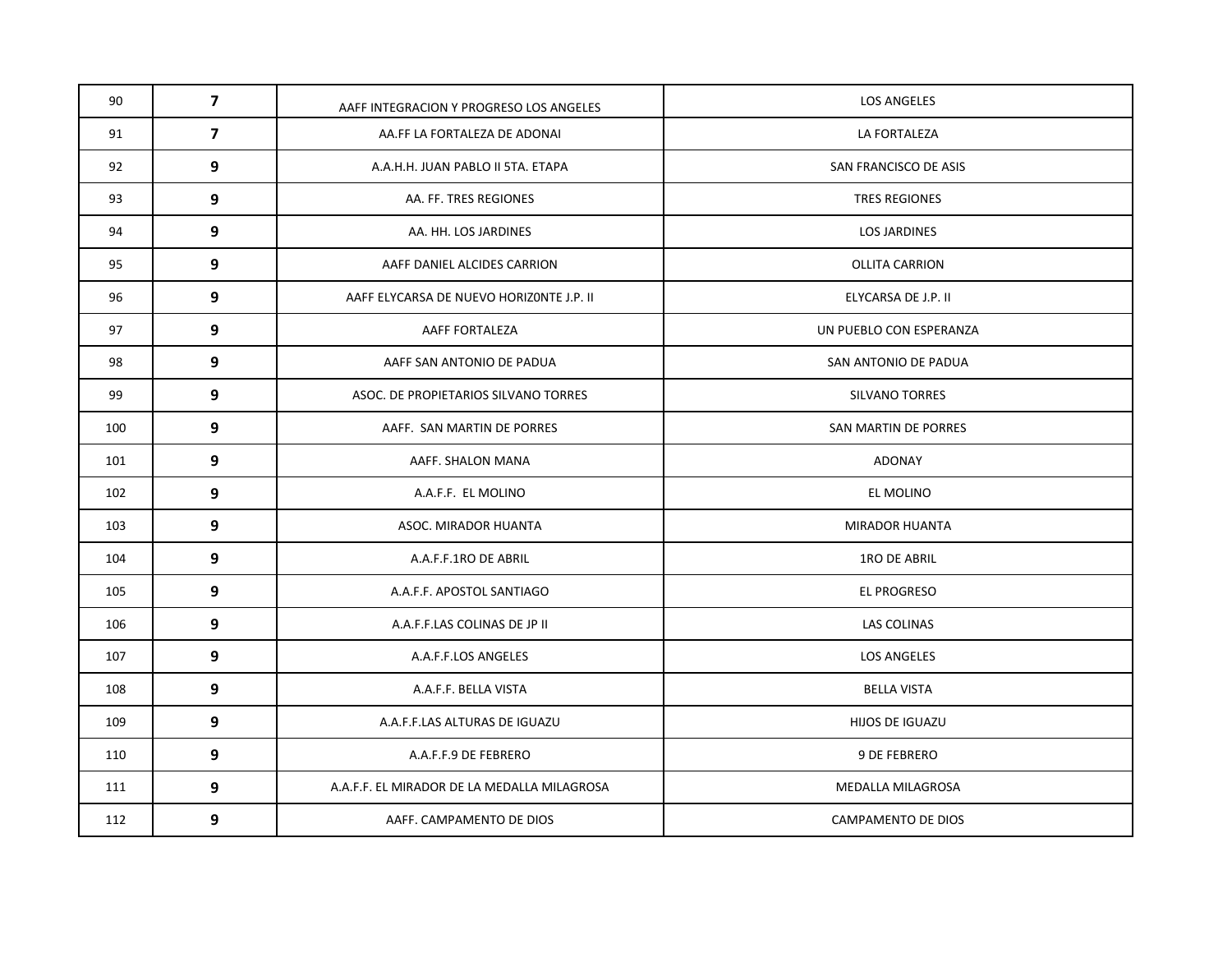| 113 | 9  | AAFF. ROSA DE GUADALUPE                       | ROSA DE GUADALUPE                                  |
|-----|----|-----------------------------------------------|----------------------------------------------------|
| 114 | 9  | <b>JUAN PABLO 1ERA ZONA</b>                   | <b>CERRITO LA LIBERTAD</b>                         |
| 115 | 9  | AAFF HIJOS DE JUAN PABLO II                   | MARIA PARADO DE BELLIDO                            |
| 116 | 9  | JUAN PABLO II 5TA ETAPA                       | VIRGEN DEL CARMEN                                  |
| 117 | 9  | AMPLIACION CESAR VALLEJO                      | INMACULADA CONCEPCION                              |
| 118 | 9  | AAFF VALLE DE COLCA - JUAN PABLO II 5TA ETAPA | VALLE DE COLCA                                     |
| 119 | 9  | AGRUPACION NUEVA JUVENTUD 14 DE FEBRERO       | NUEVA JUVENTUD 14 DE FEBRERO                       |
| 120 | 9  | AA.FF NUEVA VENTURA                           | <b>NUEVA VENTURA</b>                               |
| 121 | 9  | ASOC.VIVIENDA P. EXITOSA                      | <b>EXITOSA</b>                                     |
| 122 | 9  | A.A.F.F.ALIPIO PONCE                          | ALIPIO PONCE                                       |
| 123 | 9  | ASOC.POPULAR VIRGEN DEL CARMEN                | LA COCINA DEL AMOR                                 |
| 124 | 10 | AA. FF MINAS DE PEDREGAL                      | MINAS DE PEDREGAL                                  |
| 125 | 10 | AA. FF SEÑOR DE LOS MILAGROS                  | LOS MILAGROS DE SAN FERNANDO                       |
| 126 | 10 | AA. FF. HIJOS DE JERUSALEN                    | HIJOS DE JERUSALEN                                 |
| 127 | 10 | AA. FF. LOMAS DE CANTO BELLO                  | ROSITA MILA                                        |
| 128 | 10 | AA.FF 8 DE ABRIL                              | 8 DE ABRIL                                         |
| 129 | 10 | A.A.F.F. UNION Y PROGRESO ALBERTO FUJIMORI II | SEMILLITA DE DIOS ES AMOR                          |
| 130 | 10 | POBLADORES MINAS DE PEDREGAL SJL              | POBLADORA DE VIRGEN DEL CARMEN                     |
| 131 | 10 | AAFF. BELLA DURMIENTE                         | <b>BELLA DURMIENTE</b>                             |
| 132 | 10 | AAHH AMPLIACION SAN FERNANDO                  | AMOR Y ESPERANZA                                   |
| 133 | 10 | AAFF EL BALCON DE SAN FERNANDO                | EL BALCON DE SAN FERNANDO                          |
| 134 | 10 | AAFF LA QUEBRADA DE SAN FERNANDO              | LAS EMPRENDEDORAS DE LAS QUEBRADAS                 |
| 135 | 10 | AAFF 13 DE ABRIL                              | POR UN NUEVO AMANECER LAS PODEROSAS DE 13 DE ABRIL |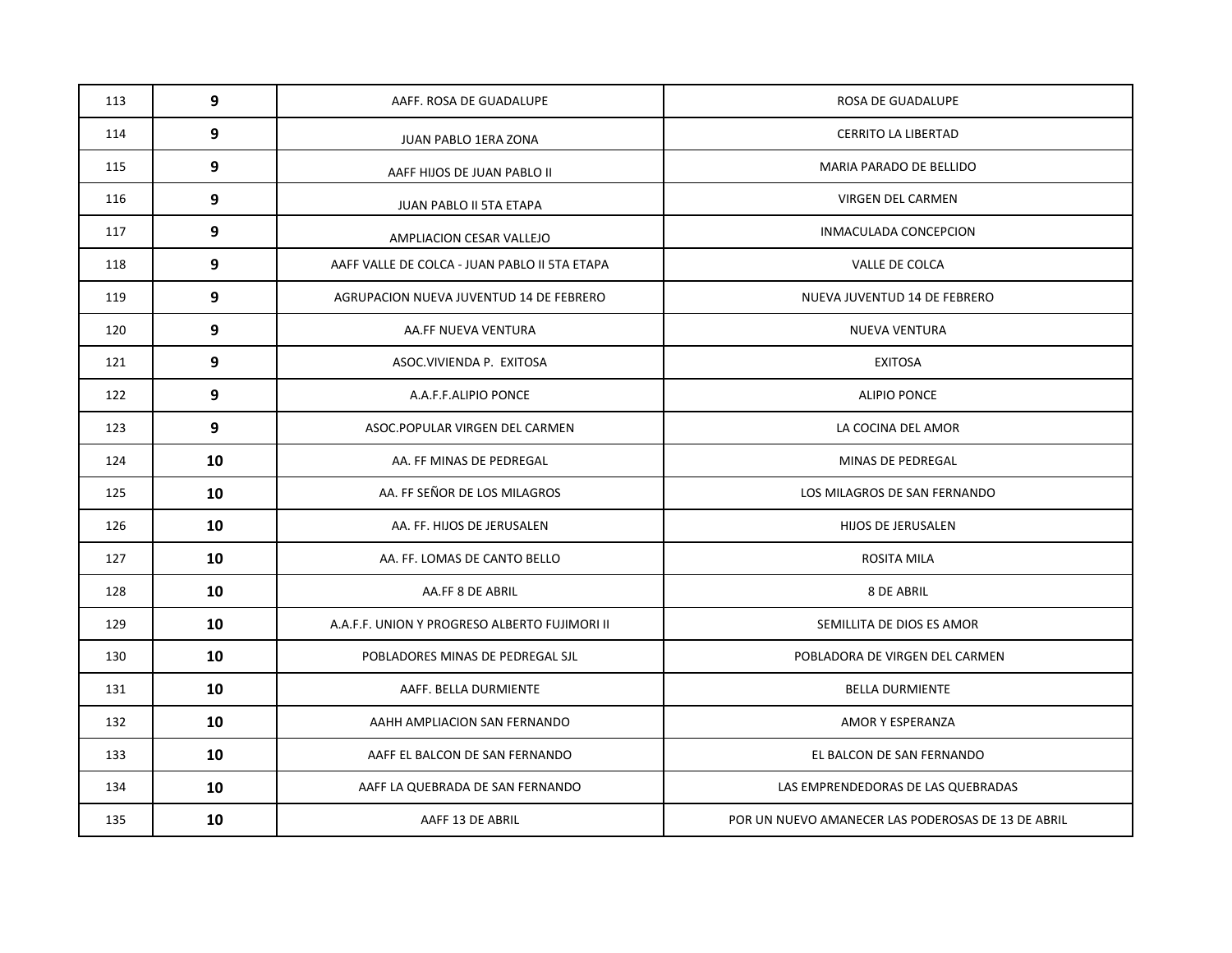| 136 | 10 | NUEVO MIRADOR 7 DE CANTO GRANDE                             | EL NUEVO MIRADOR POR SIEMPRE 7 CANTO GRANDE      |
|-----|----|-------------------------------------------------------------|--------------------------------------------------|
| 137 | 10 | ASOCIACION DE VIVIENDA MIRADOR DE MOTUPE UNO                | MADRES EMPRENDEDORAS DE MIRADOR                  |
| 138 | 10 | AA.FF NUEVA JERUSALEN                                       | AAFF. NUEVA JERUSALEN                            |
| 139 | 10 | AAFF 28 DE JULIO                                            | OLLITA COMUN LUCERO DE 28                        |
| 140 | 10 | ASOC.GRAN VLLA PARAISO SJL                                  | <b>VILLA PARAISO</b>                             |
| 141 | 10 | AA. FF 20 DE SETIEMBRE                                      | <b>20 DE SETIEMBRE</b>                           |
| 142 | 11 | AA. FF LAS LOMAS DE LA FRAGATA 26 DE NOVIEMBRE              | LAS LOMAS                                        |
| 143 | 11 | A.A.F.F. 25 DE MARZO SIEMPRE UNIDOS                         | 25 DE MARZO                                      |
| 144 | 11 | A.A.F.F. JORGE DEL CASTILLO                                 | MI NIÑO JESUS                                    |
| 145 | 11 | A.A.F.F. PERU POSIBLE                                       | PERU POSIBLE                                     |
| 146 | 11 | A.A.F.F. VISTA ALEGRE MARGEN DERECHA                        | VISTA ALEGRE MARGEN DERECHA                      |
| 147 | 11 | A.A.F.F.LOS LEONES DE SAN JUAN DE LURIGANCHO                | LOS LEONES                                       |
| 148 | 11 | AA. FF. VISTA ALEGRE 1RA, 2DA, 4TA ETAPA MARISCAL CACERES   | VISTA ALEGRE MARGEN IZQUIERDA 1ERA 2DA 4TA ETAPA |
| 149 | 11 | A.A.F.F. LOS LIRIOS                                         | <b>LOS LIRIOS</b>                                |
| 150 | 11 | ASOCIACION DE VIVIENDA LAS LOMAS DE SAN ISIDRO LABRADOR     | LAS LOMAS DE SAN ISIDRO                          |
| 151 | 11 | A.A.H.H. 4 SUYOS NUEVO MILENIO SECTOR 5 DE JULIO AMPLIACION | 5 DE JULIO                                       |
| 152 | 11 | A.A.F.F. CERRITO FELIZ                                      | <b>CERRITO FELIZ</b>                             |
| 153 | 11 | A.A.H.H.SEÑOR DE LOS MILAGROS SECTOR COMBATE DE ANGAMOS     | <b>COMBATE DE ANGAMOS</b>                        |
| 154 | 11 | AGRUPACION FAMILIAR LAS LOMAS DE 4 DE ABRIL                 | SIEMPRE JUNTOS 4 DE ABRIL                        |
| 155 | 11 | A.A.H.H. 4 SUYOS NUEVO MILENIO SECTOR VENCEDORES            | <b>VENCEDORES</b>                                |
| 156 | 11 | A.A.F.F. JORGE DEL CASTILLO                                 | VIRGEN DEL CARMEN                                |
| 157 | 11 | AA.FF. MIRADOR 4 DE ABRIL                                   | EL MIRADOR 4 DE ABRIL                            |
| 158 | 11 | AA.FF. JUVENTUD UNIDA                                       | OLLITA DE BARRO JUVENTUD                         |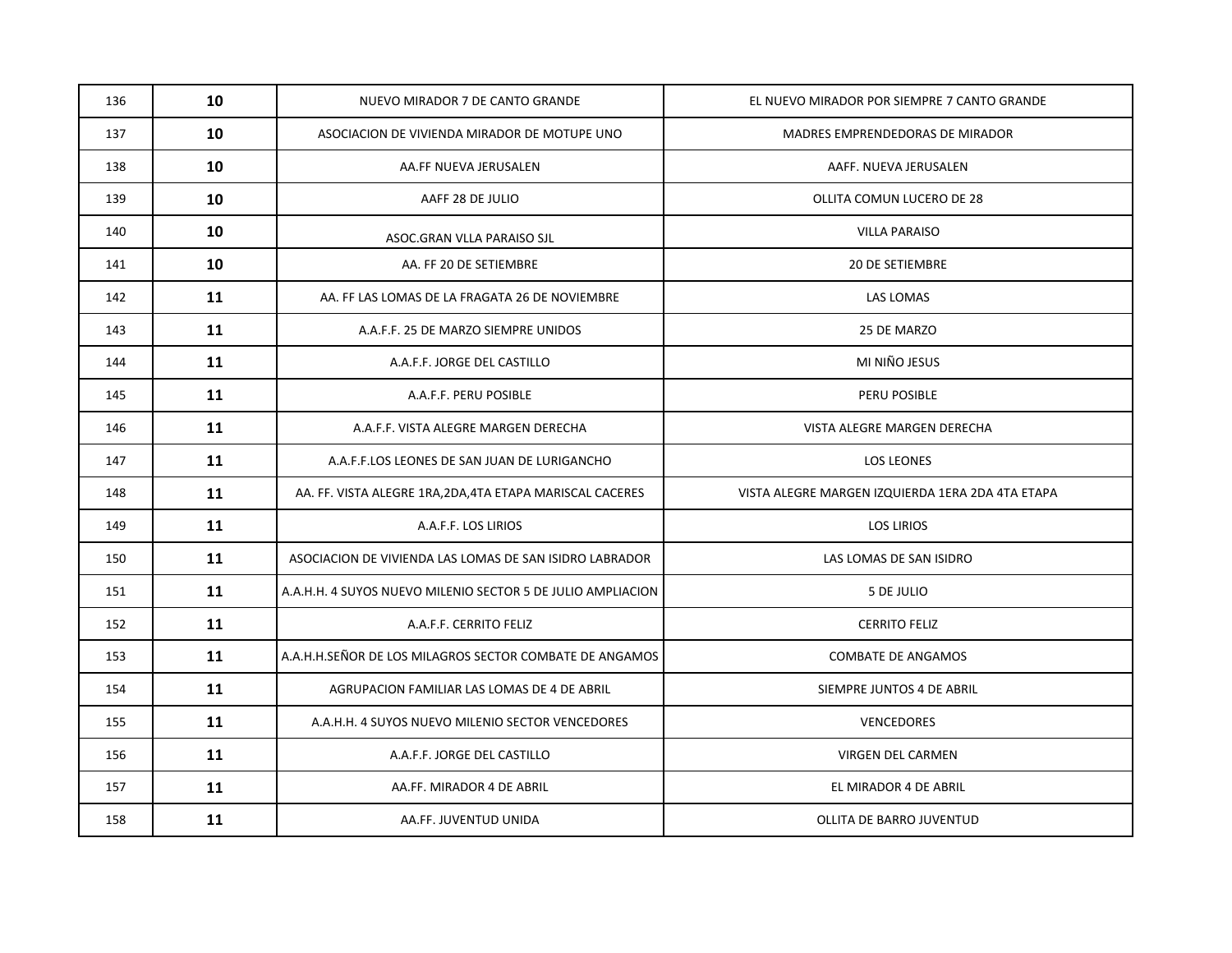| 159 | 11 | ASOC. AMPLIACION LA FRAGATA SECTOR 6                             | <b>ZAPATITOS ROTOS</b>          |
|-----|----|------------------------------------------------------------------|---------------------------------|
| 160 | 11 | SIMON BOLIVAR II ETAPA                                           | <b>MADRES LUCHADORAS</b>        |
| 161 | 11 | AMPLIACION LA FRAGATA                                            | <b>MANZANAS UNIDAS SECTOR 6</b> |
| 162 | 11 | AA.FF LOS LEONES                                                 | OLLA MILAGROSA LOS LEONES       |
| 163 | 11 | COOP. VIVIENDA HUANCARAY                                         | OLLITA COMUN HUANCARAY          |
| 164 | 12 | AA. FF. TEMPLO MANO DE DIOS                                      | TEMPLO MANO DE DIOS             |
| 165 | 12 | AA. FF. 01 DE MARZO                                              | 01 DE MARZO                     |
| 166 | 12 | AA. FF. 12 DE DICIEMBRE                                          | UN SOLO CORAZON                 |
| 167 | 12 | AA. FF. 12 DE DICIEMBRE II ETAPA                                 | UNIDOS POR LA OLLA              |
| 168 | 12 | AA. FF. 17 DE SETIEMBRE                                          | <b>MUJERES TRIUNFADORAS</b>     |
| 169 | 12 | AA. FF. LA FLORIDA DE HUASCAR                                    | LA FLORIDA                      |
| 170 | 12 | AA. FF. LOMAS DE HUASCAR                                         | MUJERES HACIA EL TRIUNFO        |
| 171 | 12 | AA. FF. LOS ANGELES II ETAPA                                     | LOS ANGELES II ETAPA            |
| 172 | 12 | AA. FF. LOS CLAVELES DE BRISAS                                   | <b>LOS CLAVELES</b>             |
| 173 | 12 | AA. FF. SEÑOR DE LOS MILAGROS                                    | <b>MADRES LUCHADORAS</b>        |
| 174 | 12 | AA. FF. UNION PROGRECISTA DE LA ESPERANZA AMPLIACION<br>TARAPACA | AMPLIACION TARAPACA             |
| 175 | 12 | AA. HH. PROLONGACION EL ROSAL SECTOR LOS CLAVELES                | LOS CLAVELES II MADRE UNIDAS    |
| 176 | 12 | AA. HH. VISTA ALEGRE II                                          | <b>VISTA ALEGRE II</b>          |
| 177 | 12 | AA.FF. SANTA ROSITA PARCELA I                                    | SANTA ROSITA PARCELA I          |
| 178 | 12 | AA.HH PROYECTO CONFRATERNIDAD INTEG.SECTOR LOS ANGELES           | MUJERES AL MANDO LOS ANGELES    |
| 179 | 12 | AA.FF. BRISAS DE BELEN                                           | <b>BRISAS DE BELEN</b>          |
| 180 | 12 | AA.FF. II ETAPA 3 DE MARZO                                       | UNIDOS POR FUERZA               |
| 181 | 12 | AA.FF. JERUSALEN DE BRISAS DE HUASCAR                            | JERUSALEN                       |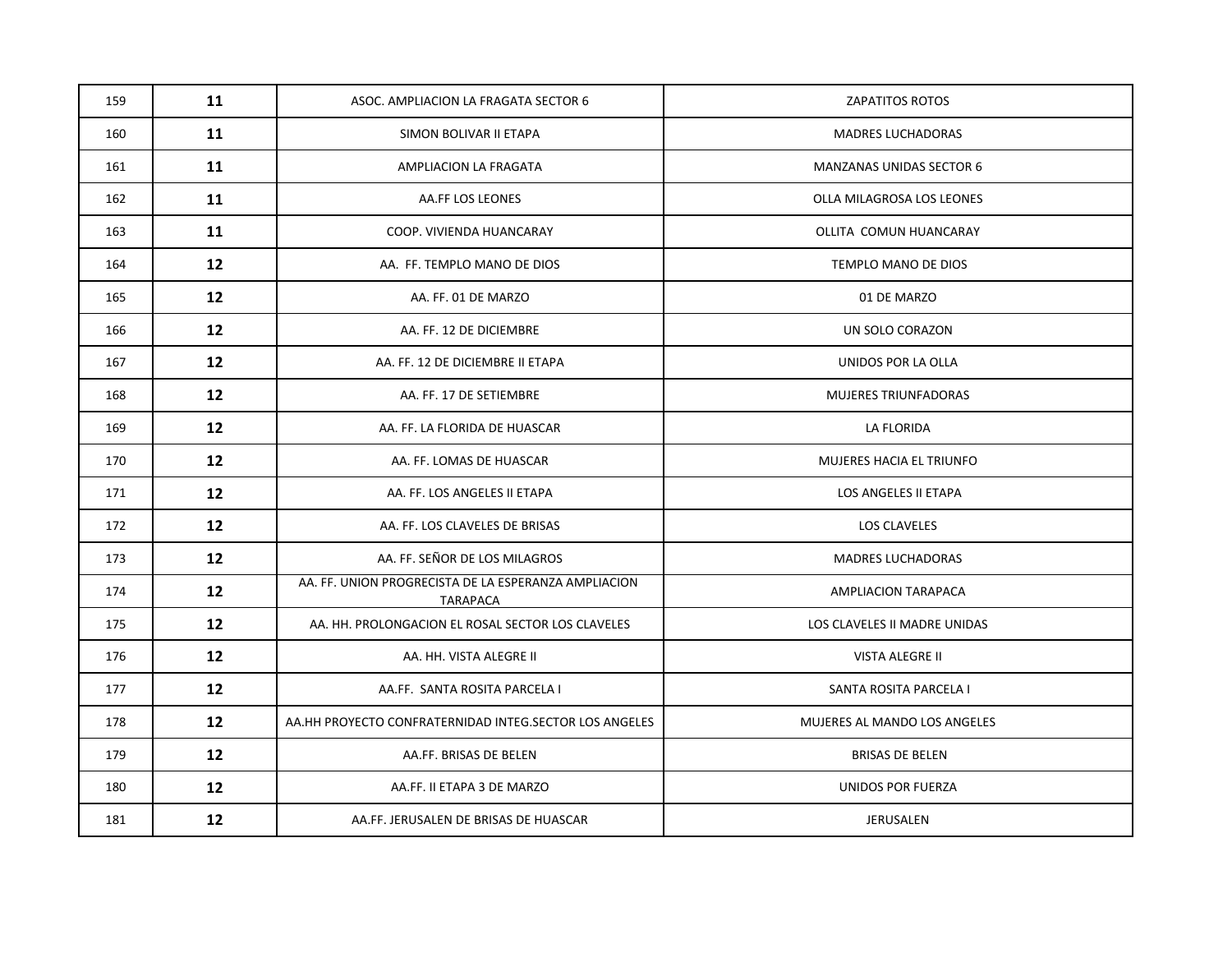| 182 | 12 | AA.FF. LOS PORTALES DE 18 DE ENERO                     | LOS PORTALES DE 18 DE ENERO       |
|-----|----|--------------------------------------------------------|-----------------------------------|
| 183 | 12 | AA.FF. NUEVA JERUSALEN                                 | NUEVA JERUSALEN                   |
| 184 | 12 | AA.FF. SANTA ROSITA II                                 | SANTA ROSITA II                   |
| 185 | 12 | AA.HH. 03 DE MARZO                                     | UNA SOLA FUERZA                   |
| 186 | 12 | AA.HH. LOS AMAUTAS                                     | LOS AMAUTAS                       |
| 187 | 12 | AA.HH. MANO DE DIOS II ETAPA                           | MANO DE DIOS II ETAPA             |
| 188 | 12 | AA.HH. SANTA ROSA (GRUPO 19)                           | <b>NUEVO AMANECER</b>             |
| 189 | 12 | AGRUPACION FAMILIAR FLORES DE VISTA ALEGRE             | SEGUIDORES DE JESUS               |
| 190 | 12 | AGRUPACION FAMILIAR. REUBICADOS SANTA ROSITA III ETAPA | REUBICADOS SANTA ROSITA III ETAPA |
| 191 | 12 | AMPLIACION PARTE ALTA TRES CRUCES                      | AMPLIACION PARTE ALTA TRES CRUCES |
| 192 | 12 | AA.HH. PROYECTO INTEGRAL CONFRATERNIDAD SECTOR         | MAMITAS SOLIDARIAS                |
| 193 | 12 | ASOCIACION DE GRANJEROS LOS TRIUNFADORES               | <b>GRANJA DE TRIUNFADORES</b>     |
| 194 | 12 | AA. HH. PARAISO                                        | AA. HH. PARAISO                   |
| 195 | 12 | AA. FF. VIRGEN DEL CARMEN PARAISO                      | VIRGEN DEL CARMEN PARAISO         |
| 196 | 12 | AA.FF. LAS LOMAS DE BRISAS DE HUASCAR                  | LAS LOMAS DE BRISAS DE HUASCAR    |
| 197 | 12 | AA.FF. MANO DE DIOS III ETAPA                          | MANO DE DIOS III ETAPA            |
| 198 | 12 | A.F.JARDINEZ DE HUASCAR                                | JARDINES DE HUASCAR               |
| 199 | 12 | AA.FF. 08 DE OCTUBRE                                   | <b>HAMBRE CERO</b>                |
| 200 | 12 | AA.FF. SOL DE ORO                                      | SOL DE ORO                        |
| 201 | 12 | AA.FF. AMPLIACION VISTA ALEGRE 1 HUASCAR               | MAMITAS EMPRENDEDORAS             |
| 202 | 12 | A.A.F.F. LOS ANGELES I ETAPA                           | <b>LOS ANGELES</b>                |
| 203 | 12 | AA.FF. .JUEN VELASCO                                   | <b>JUAN VELASCO</b>               |
| 204 | 12 | AA.HH. SECTOR ALTO EL ROSAL                            | <b>MADRES LUCHADORAS</b>          |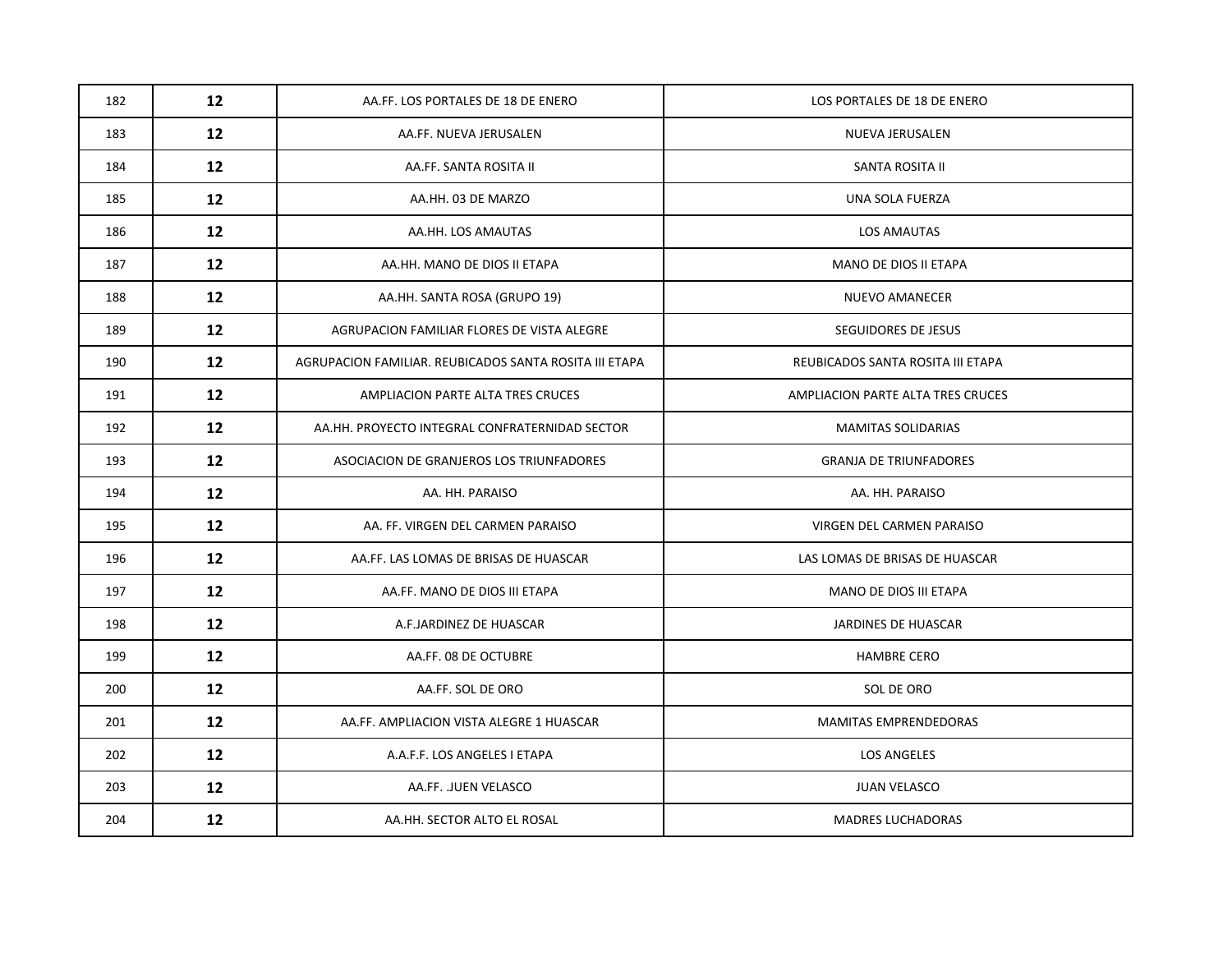| 205 | 12              | AA.HH. SANTA ROSOSITA I ETAPA                                 | SANTA ROSITA REUBICADOS                                         |
|-----|-----------------|---------------------------------------------------------------|-----------------------------------------------------------------|
| 206 | 12              | A.A.F.F. LOMAS DE HUASCAR                                     | MADRES UNIDAS LUCHANDO CONTRA EL HAMBRE                         |
| 207 | 12              | AAFF VISTA ALEGRE                                             | AMADOS HIJOS DE Jesús                                           |
| 208 | 12              | AA.FF. ROCA FUERTE                                            | <b>ROCA FUERTE</b>                                              |
| 209 | 12              | AA.FF.10 DE ABRIL                                             | <b>CUARENTENA SIN HAMBRE</b>                                    |
| 210 | 12              | AA.FF. SANTA ROSA DE LIMA 8 DE HUASCAR                        | SANTA ROSA DE LIMA                                              |
| 211 | 12              | AA.FF. 12 DE DICIEMBRE III ETAPA                              | NIÑOS GUERREROS DE JESUS                                        |
| 212 | 12              | AA.HH. NUEVO JERUSALEN                                        | SEÑOR DE LOS MILAGROS                                           |
| 213 | 12 <sup>2</sup> | AA.FF. SEÑOR DE LOS MILAGROS                                  | SEÑOR DE LOS MILAGROS                                           |
| 214 | 12              | AA.FF. CORAZON DE JESUS                                       | <b>CORAZON DE PUEBLO</b>                                        |
| 215 | 12              | AA.FF. CERRO AZUL PEDREGAL                                    | <b>CERRO AZUL PEDREGAL</b>                                      |
| 216 | 12              | AA.HH. PUEBLO JOVEN MIGUEL GRAU                               | SAGRADO CORAZON DE JESUS                                        |
| 217 | 12              | AA.HH. 24 DE ABRIL                                            | 24 DE ABRIL                                                     |
| 218 | 12              | AA.FF. VISTA ALEGRE                                           | <b>VISTA ALEGRE 3</b>                                           |
| 219 | 12              | AA.FF. EL TREBOL DE HUASCAR                                   | <b>EL TREBOL</b>                                                |
| 220 | 12              | NUEVO SAN JUAN ALTO                                           | MADRES UNIDAS LUCHANDO CONTRA LA PANDEMIA                       |
| 221 | 12 <sup>2</sup> | AAHH. PROYECTO INTEGRAL CON FRATERNIDAD SECTOR LOS<br>ANGELES | INCLUSION SOCIAL CON PERSONAS CON DISCPACIDAD SEÑOR DE ASUNCION |
| 222 | 12              | AAHH MICAELA BASTIDAS                                         | MICAELA BASTIDAS PARTE ALTA                                     |
| 223 | 12              | AAHH AMPLIACION BELEN HUASCAR                                 | MUJERES EMPRENDEDORAS                                           |
| 224 | 12              | AAFF. BALCONES DE BELEN                                       | HIJOS DE BALCONES DE BELEN                                      |
| 225 | 12              | AAFF. EL BOSQUE                                               | EL BOSQUE                                                       |
| 226 | 12              | AAFF. MIRADOR DE FUTURO                                       | MUJERES EMPRENDEDORAS DE HUASCAR                                |
| 227 | 12              | <b>GRUPO 12 HUASCAR</b>                                       | MADRES UNIDAS DE PEDREGAL                                       |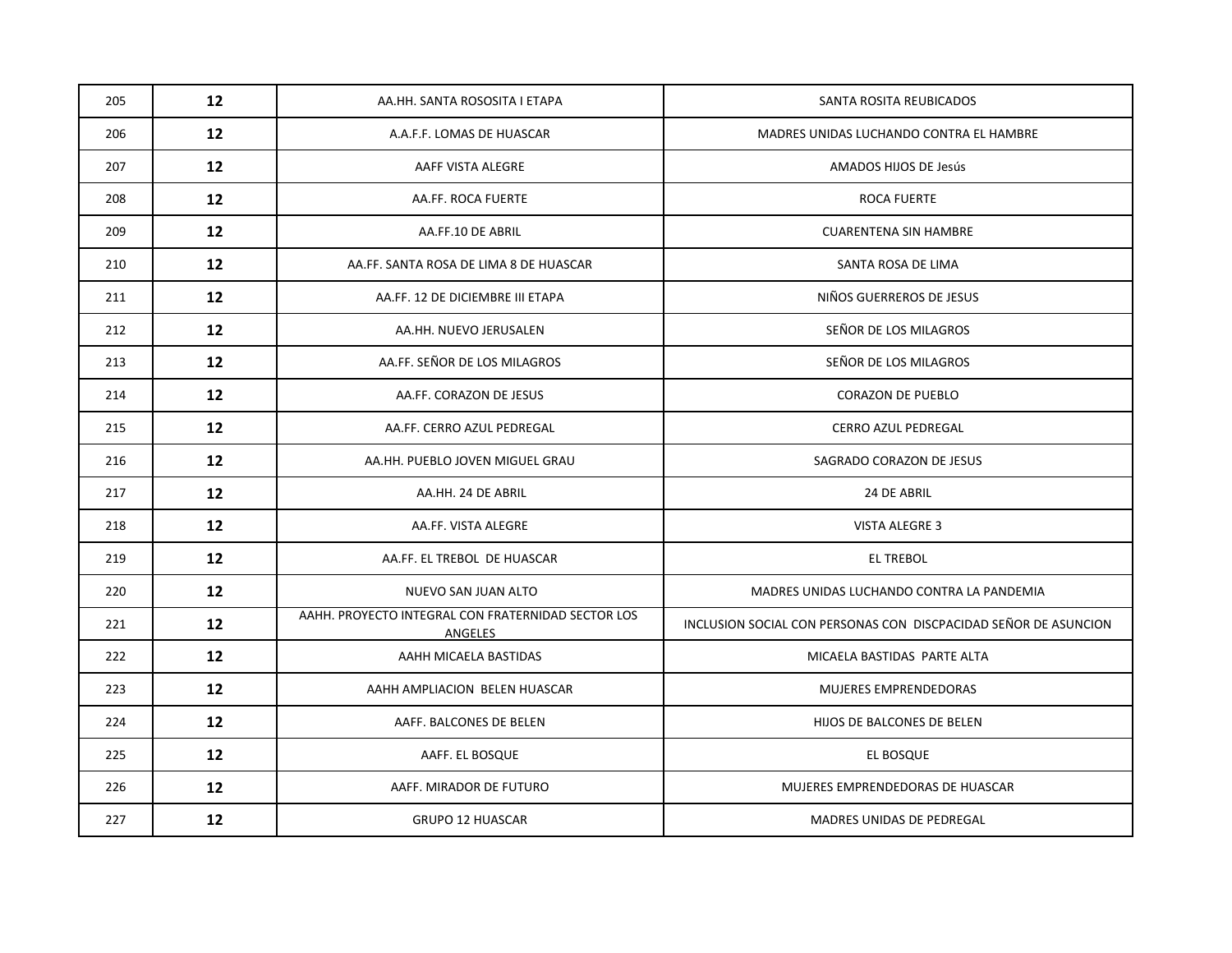| 228 | 12                | SECTOR LAS BRISAS DE HASAR AA-HH UNION PROGRESISTAS DE LA<br>ESPERANZA | FLOR HURTADO BRISAS DE HUASCAR |
|-----|-------------------|------------------------------------------------------------------------|--------------------------------|
| 229 | 12                | AAHH EL PROGRESO                                                       | EL PROGRESO                    |
| 230 | 12                | AA.HH PROLONGACION AMAUTA                                              | <b>CORAZON DE Jesús</b>        |
| 231 | $12 \overline{ }$ | AAHH CRUZ DEL ROSARIO                                                  | CRUZ DEL ROSAL                 |
| 232 | 12                | AAHH MUNICIPAL BELEN                                                   | AAHH MUNICIPAL BELEN           |
| 233 | $12 \overline{ }$ | AAHH SANTA ROSA DE HUASCAR                                             | <b>BARRIO UNIDO</b>            |
| 234 | 12                | PROYECTO CONFRATERNIDAD INTEGRAL SECTOR VISTA ALEGRE                   | NUNCA NOS MORIMOS DE HAMBRE    |
| 235 | $12 \overline{ }$ | AAHH PROYECTO INTEGRAL CONFRATERNIDAD LOS ANGELES I<br>ETAPA           | UNIDOS CONTRA EL HAMBRE        |
| 236 | 12                | AAFF CRUZ DEL CALVARIO                                                 | SIEMPRE UNIDOS VECINAL         |
| 237 | $12 \overline{ }$ | AA.FF CRUZ DEL CALVARIO                                                | CRUZ DEL CALVARIO              |
| 238 | 12                | AA.HH CONFRATERNIDAD 3 DE MARZO II                                     | 3 DE MARZO II                  |
| 239 | 12                | AA.HH. NUEVA JUVENTUD                                                  | <b>JOSE OBRERO</b>             |
| 240 | 12                | AA.FF. 08 DE DICIEMBRE                                                 | 08 DE DICIEMBRE                |
| 241 | 12                | AA.HH. 10 DE FEBRERO                                                   | DIOS ES MI GUIA                |
| 242 | 12                | AA.FF. AMPLIACION NUEVA JUVENTUD                                       | AMPLIACION NUEVA JUVENTUD      |
| 243 | 12                | AA.FF. 01 DE MARZO                                                     | PODER DE LA OLLA               |
| 244 | 12                | AA.HH. AMPLIACION GRUPO 12 S                                           | <b>MADRES LUCHADORAS</b>       |
| 245 | 12                | AA.HH. ALTO EL ROSAL                                                   | MADRES LUCHADORAS ALTO ROSAL   |
| 246 | 12                | ALTA CASUARINAS HUASCAR                                                | <b>COCINAS FELICES</b>         |
| 247 | 12                | AMPLIACION SECTOR ALTO ROSAL HUASCAR                                   | LA UNION                       |
| 248 | 12                | AA.FF. LA NUEVA ESTRELLA                                               | LA NUEVA ESTRELLA              |
| 249 | 12                | AAFF CRUZ DEL ROSAL                                                    | EL ORIGEN CRUZ DEL ROSAL       |
| 250 | $12 \overline{ }$ | AAFF LOS ANGELES DE HUASCAR                                            | MOTIVADORAS DE LOS ANGELES     |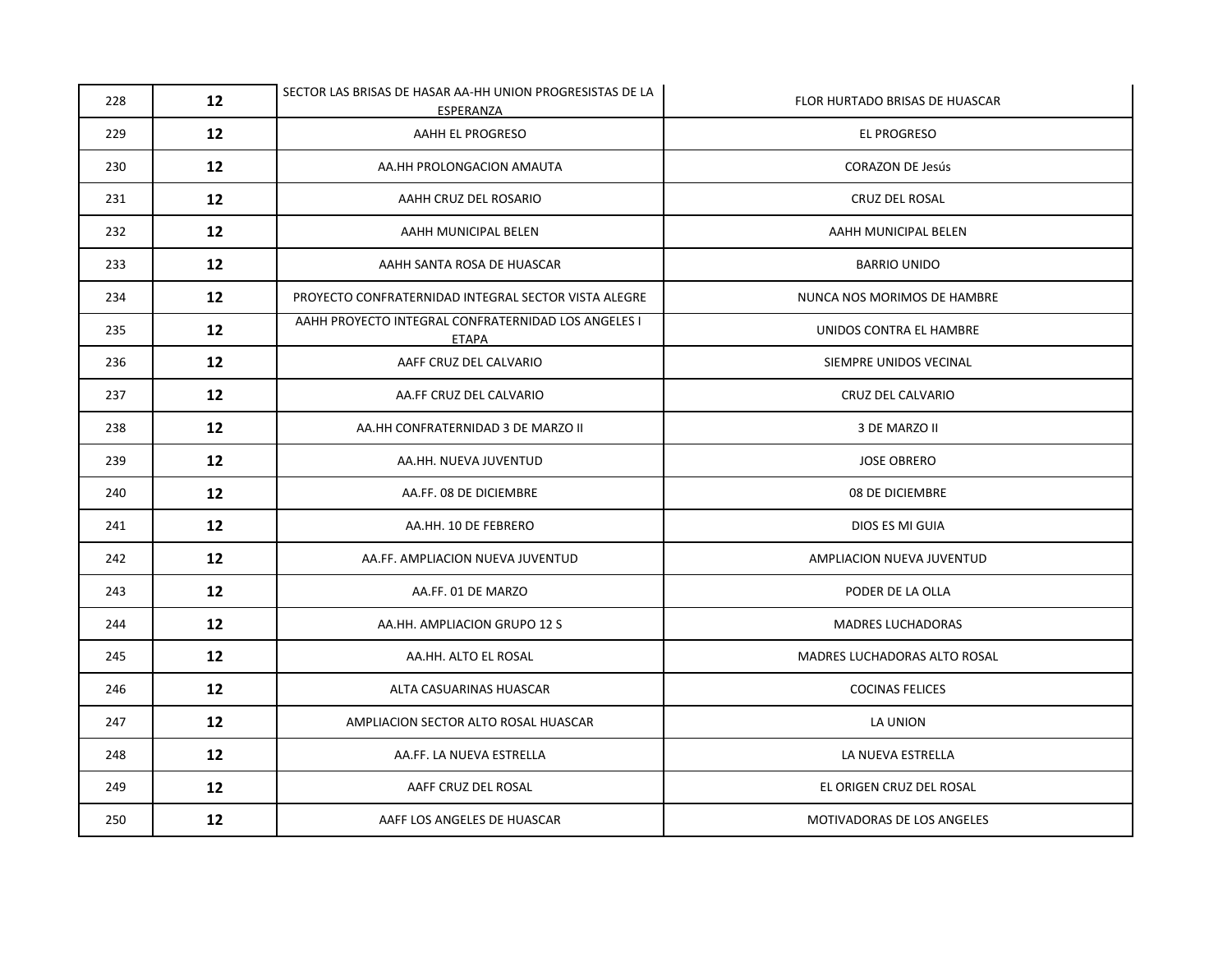| 251 | 12 | AAFF QUE LINDO ES MI PERU                     | NUEVO PERÚ                       |
|-----|----|-----------------------------------------------|----------------------------------|
| 252 | 13 | LUMBRERAS 4TA ETAPA                           | <b>MADRES UNIDAS</b>             |
| 253 | 13 | AA. FF. LAS LUMBRERAS 1ERA ETAPA              | LA FORTALEZA                     |
| 254 | 13 | AA. FF. LAS LUMBRERAS III ETAPA               | "ESPERANZA DE NUEVO AMANECER"    |
| 255 | 13 | AA. FF. LAS LUMBRERAS V ETAPA                 | LA FORTALEZA V ETAPA             |
| 256 | 13 | AA. HH. SANTA MARIA                           | NUEVA ALIANZA, VIRGEN MARIA      |
| 257 | 13 | AF BUENA VISTA DE 27 DE MARZO                 | DELICIA                          |
| 258 | 13 | AF EL MIRADOR DE 27 DE MARZO                  | LOS RESILIENTES DEL MIRADOR      |
| 259 | 13 | AF ESTRELLA DE SANTA MARIA                    | <b>ESTRELLITA</b>                |
| 260 | 13 | AGRUPACION FAMILIAR SANTA ROSA DE SANTA MARIA | "SANTA ROSA"                     |
| 261 | 13 | AH VILLA SOLIDARIDAD                          | SEMILLITA                        |
| 262 | 13 | A.A.F.F. LOS PINOS                            | ASOC. LOS PINOS                  |
| 263 | 13 | A.A.F.F LOMAS DE 27 DE MARZO                  | <b>MUJERES LUCHADORAS</b>        |
| 264 | 13 | A.A.F.F. LUMBRERAS II ETAPA                   | <b>MANOS MILAGROSAS</b>          |
| 265 | 13 | A.A.F.F. NUEVA ESPERANZA                      | MUJERES VALIENTES                |
| 266 | 13 | A.A.F.F. LOS ANGELES                          | <b>LOS ANGELES</b>               |
| 267 | 13 | ASOC. PROVIVIENDA LAS LOMAS 27 DE MARZO       | VIRGEN DE GUADALUPE              |
| 268 | 13 | AA.HH. SANTA MARIA AMPLI. SECTOR 01 DE AGOSTO | 01 DE AGOSTO                     |
| 269 | 13 | AA.FF. AMPL. LA GRUTA DE SANTA MARIA          | <b>ESFUERZO DE MUJERES</b>       |
| 270 | 13 | AA.FF. II ETAPA SANTA ROSA                    | OLLITA MILAGROSA S.M             |
| 271 | 13 | AA.FF.DE VIV. LAS FLORES DE SANTA MARIA       | MADRES LUCHADORAS DE SANTA MARIA |
| 272 | 13 | AA.FF. 27 DE MARZO MORENITA DE FATIMA         | LAS MORENITAS                    |
| 273 | 13 | ASOC. LAS PRADERAS DE AVIPRA DE SANTA MARIA   | LUZ DE ESPERANZA                 |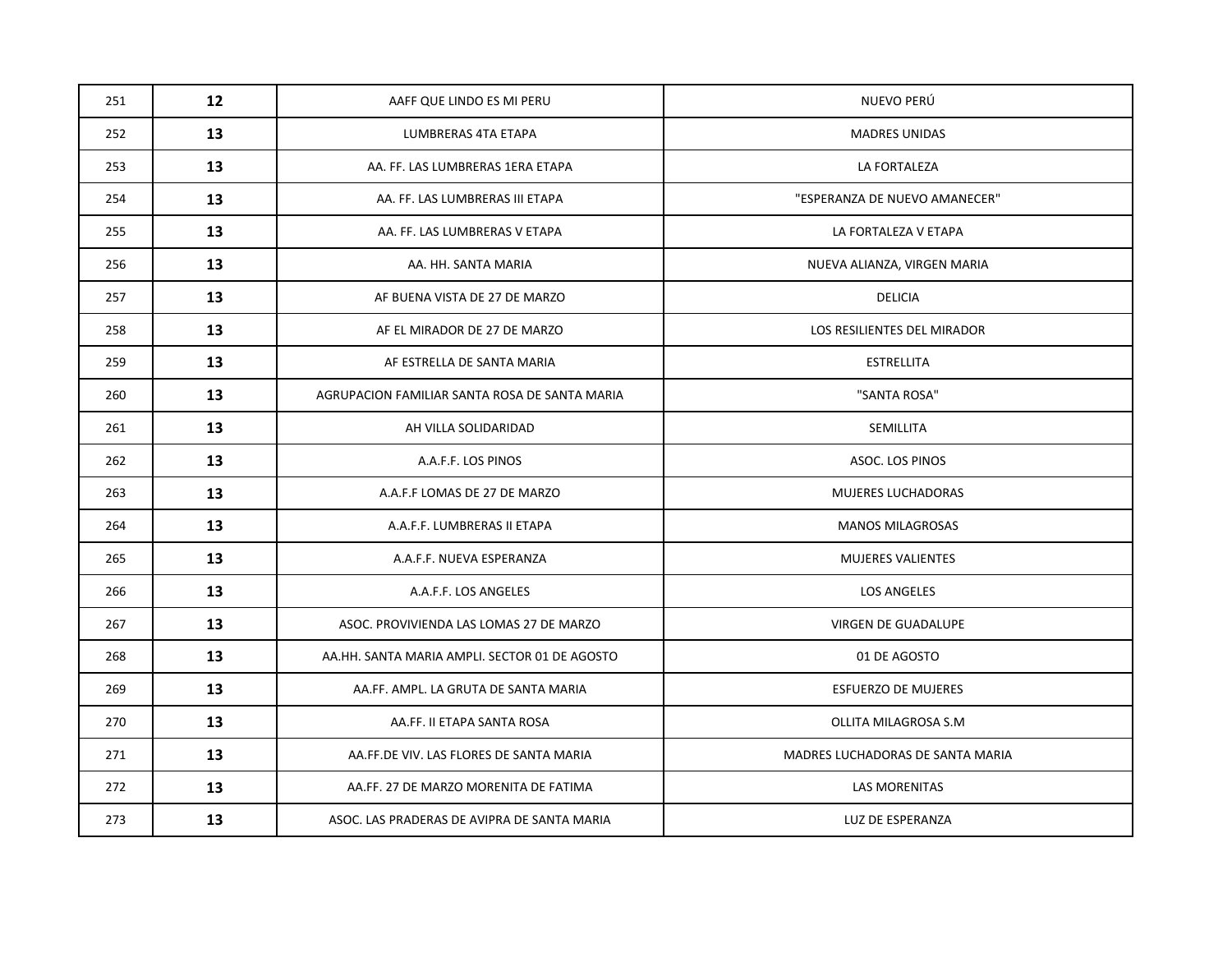| 274 | 13 | AA.HH VILLA SOLIDARIDAD                                       | <b>LAS TRINFADORAS</b>             |
|-----|----|---------------------------------------------------------------|------------------------------------|
| 275 | 13 | AA.HH 27 DE MARZO AMPLIACION LA ROCA II                       | <b>LA ROCA</b>                     |
| 276 | 13 | ASOCIACION DE VIVIENDA VIRGEN DE LA CANDELARIA                | OLLA COMUN VIRGEN DE LA CANDELARIA |
| 277 | 13 | AMPLIACION 27 DE MARZO II ETAPA                               | <b>VIRGENES DEL SOL</b>            |
| 278 | 13 | LOS ANGELES DE 27 DE MARZO                                    | LUCIERNAGAS DE FE                  |
| 279 | 13 | LAS PRADERAS DE AVIPRA S.T.M                                  | LLUVIA DE BENDICIONES              |
| 280 | 13 | AMPLIACION SANTA MARIA                                        | PAZ Y AMOR                         |
| 281 | 13 | AA.FF 29 DE OCTUBRE                                           | OLLA COMUN 29 DE OCTUBRE           |
| 282 | 13 | MIRADOR LOMAS DE SANTA MARIA                                  | MUJERES DEL ÉXITO                  |
| 283 | 13 | AA. HH. PROYECTO INTEGRAL NUEVA ALIANZA SECTOR LOS<br>ANGELES | "LOS ANGELES DE LA NUEVA ALIANZA"  |
| 284 | 13 | AF ANDRES AVELINO CACERES AMPLICION                           | MUJERES DE FUTURO COMUNA 13        |
| 285 | 13 | AA. FF.NUEVA ALIANZA 25 DE DICIEMBRE                          | "LOS ALEGRES"                      |
| 286 | 13 | AA.HH. JAVIER PEREZ DE CUELLAR II ETAPA AMPLIACION            | SAN JUDAS TADEO                    |
| 287 | 13 | A.F. SECTOR II ETAPA PEREZ DE CUELLAR                         | LA MERCED                          |
| 288 | 13 | AA. FF. VIRGEN DEL CARMEN                                     | <b>SARA RODRIGUEZ</b>              |
| 289 | 13 | AA. HH. ANDRES AVELINO CACERES                                | JAVIER PEREZ DE CUELLAR II ETAPA   |
| 290 | 13 | AAFF LA PLANICIE DE JAVIER PERES DE CUELLAR                   | LA PLANICIE                        |
| 291 | 13 | AAFF LA RINCONADA DEL SOL                                     | RINCONADA DEL SOL                  |
| 292 | 13 | AAFF VILLA RICA DE JAVIER PEREZ DE CUELLAR                    | <b>VILLA RICA</b>                  |
| 293 | 13 | AMPLIACION DE LAS N Y Ñ DE JAVIER PERES DE CUELLAR            | JEHOVA ES AMOR                     |
| 294 | 13 | AAFF AMPLIACION DE LAS MZ G Y F DE JAVIER PERES DE CUELLAR    | LA UNION HACE LA FUERZA            |
| 295 | 13 | AAFF PUEBLOS HERMANOS DE MOYOBAMBA                            | LOS MOYOBAMBINOS                   |
| 296 | 13 | AA.FF. PEREZ DE CUELLAR JESUS DE NAZARET                      | <b>MADRES COMPROMETIDAS</b>        |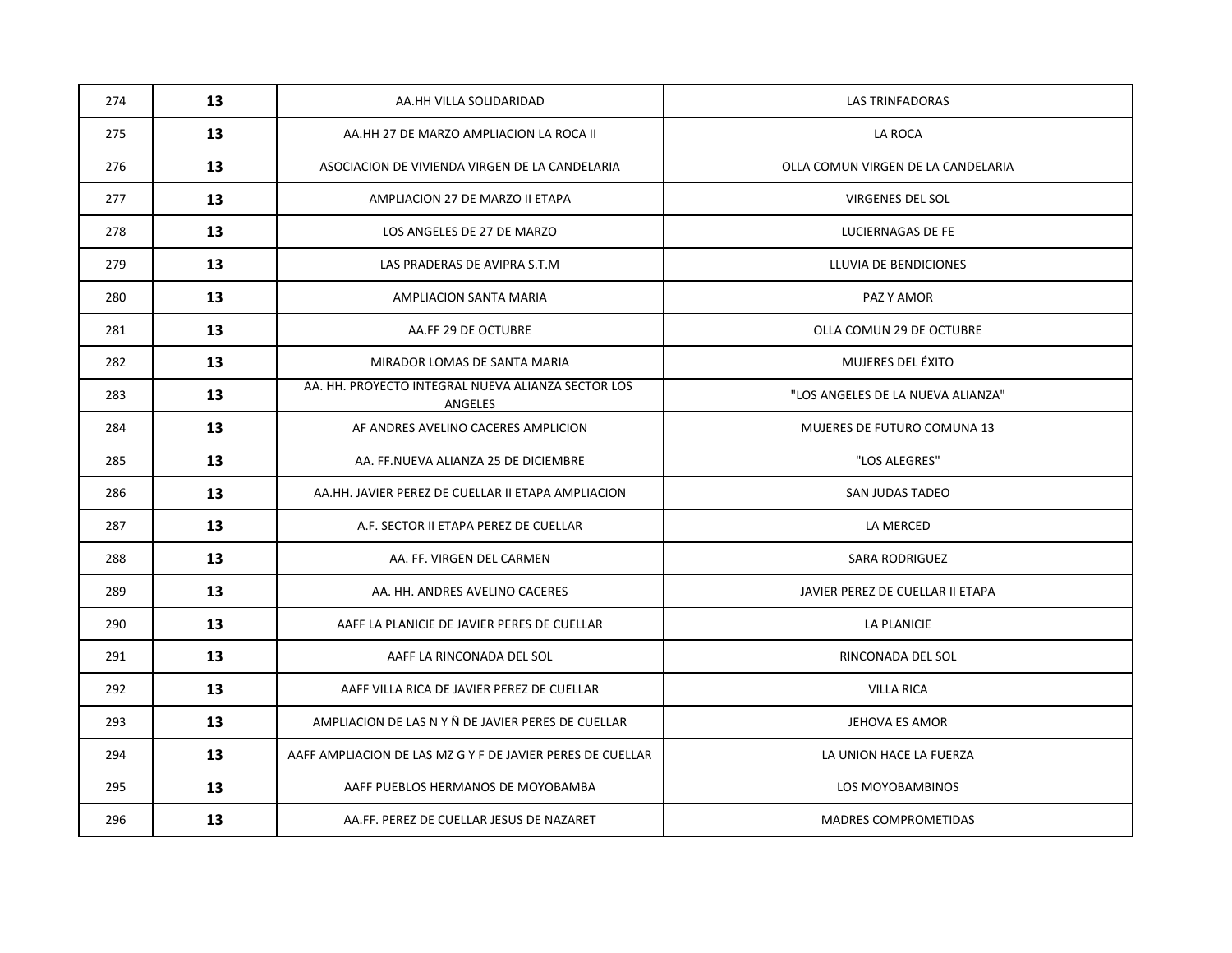| 297 | 13 | AAHH JAVIER PEREZ DE CUELLAR                                                     | UNIDOS POR DIOS                        |
|-----|----|----------------------------------------------------------------------------------|----------------------------------------|
| 298 | 13 | PEREZ DE CUELLAR 2 ETAPA                                                         | DON BOSCO DE NUEVA ESPERANZA           |
| 299 | 13 | AAFF. RINCONADA DEL SOL PARTE ALTA                                               | OLLITA DE SOL                          |
| 300 | 13 | NUEVA AGRUPACION LOS JARDINES                                                    | AMOR DE DIOS                           |
| 301 | 13 | AAFF LA QUEBRADA                                                                 | LA QUEBRADA                            |
| 302 | 13 | AAHH ANDRES AVELINO CACERES                                                      | SEMBRANDO CORAZONES                    |
| 303 | 13 | AAFF LA MERCED                                                                   | OLLA COMUN LUCHA COMUNITARIA           |
| 304 | 13 | AAFF LA CAPILLA SEGUNDA DE JAVIER PEREZ DE CUELLAR                               | <b>SIEMPRE UNIDOS</b>                  |
| 305 | 13 | AAHH SANTA ROSA DE LIMA                                                          | LAS LUCHADORAS DE SANTA ROSA DE LIMA   |
| 306 | 14 | AA. FF. VICTOR RAUL HAYA DE LA TORRE                                             | VICTOR RAUL HAYA DE LA TORRE           |
| 307 | 14 | AA. FF. AMPLIACION HUJOS DE RAMON CASTILLA                                       | AMPLIACION HIJOS DE RAMON CASTILLA     |
| 308 | 14 | AA. FF. AMPLIACION SANTA ROSA 3RA ZONA BAYOVAR                                   | MUJERES SOLIDARIAS DE MARACANA         |
| 309 | 14 | AF LOMAS DE BAYOVAR                                                              | LAS LOMAS                              |
| 310 | 14 | AA.FF LA NUEVA PRIMAVERA                                                         | MUJERES LUCHADORAS III ZONA DE BAYOVAR |
| 311 | 14 | AF VALLE SAGRADO                                                                 | TICLIO DE VALLE SAGRADO                |
| 312 | 14 | AAHH UNIDAD DE LOS PUEBLOS AMPLIACION 22 DE NOVIEMBRE<br>PRIMARA ZONA DE BAYOVAR | <b>MUJERES TRIUNFADORAS</b>            |
| 313 | 14 | A.A.F.F VALLE SAGRADO                                                            | VALLE SAGRADO CHAPARRAL                |
| 314 | 14 | AAFF AMPLIACION NUEVA AMANECER BELLA DURMIENTE                                   | <b>BELLA DURMIENTE</b>                 |
| 315 | 14 | AAFF LA FORTALEZA                                                                | AAFF LA FORTALEZA                      |
| 316 | 14 | HEROES DEL CENEPA N° 157                                                         | MADRES EN PLAN DE LUCHA                |
| 317 | 14 | <b>VALLE SAGRADO</b>                                                             | <b>EMPRENDEDORAS 2020</b>              |
| 318 | 14 | AA.HH AMPLIACION ANTENOR ORREGO                                                  | DIVINA GRACIA DE DIOS                  |
| 319 | 14 | AA.HH JOSE SABOGAL III ZONA DE BAYOVAR                                           | RINCONCITO DE LA ESPERANZA             |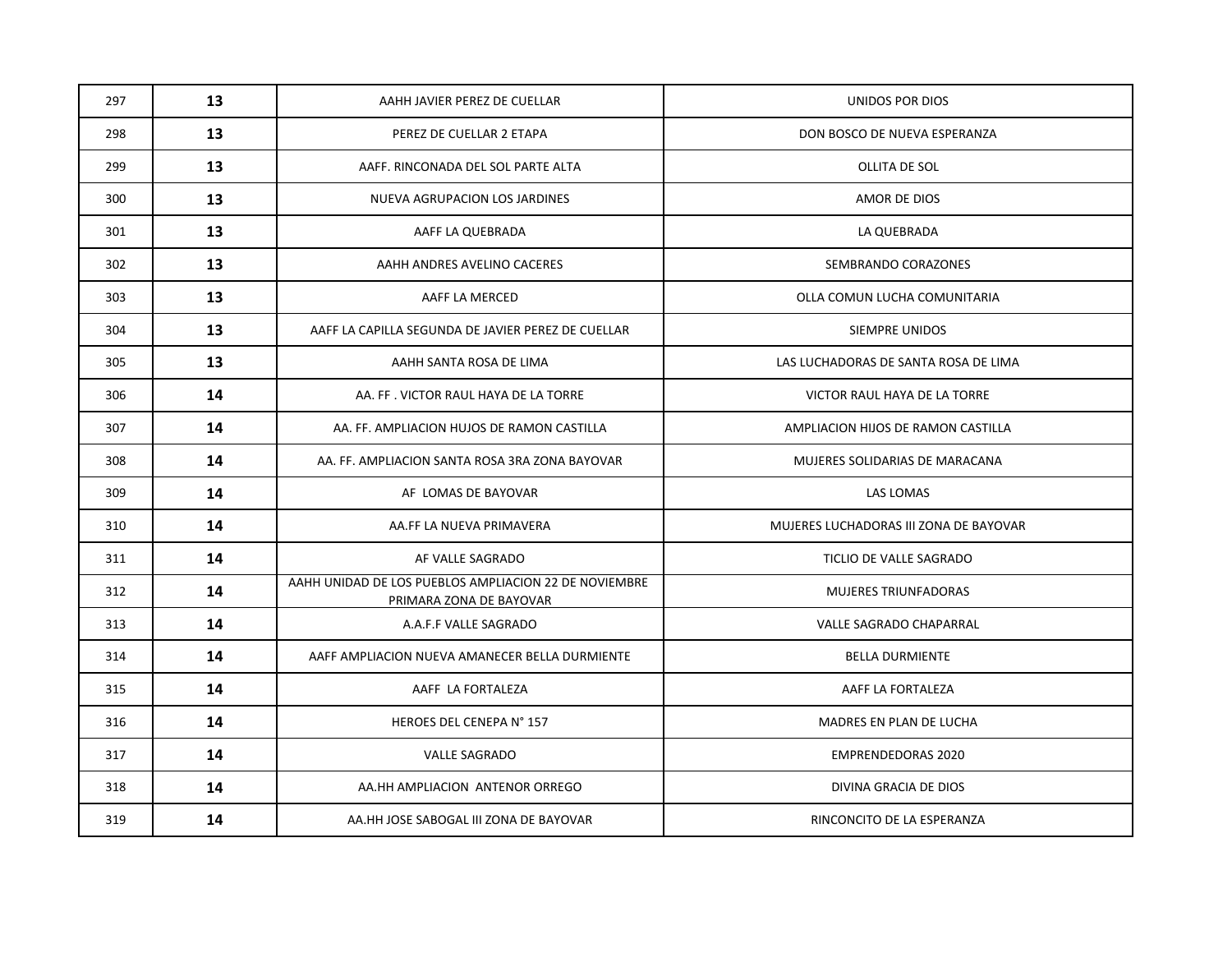| 320 | 15 | AA. FF. CRISTO REY                                                    | LAS EMPRENDEDORAS CRISTO REY SECTOR 5                |
|-----|----|-----------------------------------------------------------------------|------------------------------------------------------|
| 321 | 15 | AA. FF. PRADERAS HIJO DE CRISTO REY                                   | <b>LAS PRADERAS</b>                                  |
| 322 | 15 | AA. FF. SAGRADO CORAZON DE CRISTO REY                                 | SAGRADO CORAZON DE CRISTO REY                        |
| 323 | 15 | AGRUPACION FAMILIAR 15 DE MARZO                                       | ESPERANZA POR UN MAÑANA MEJOR                        |
| 324 | 15 | AGRUPACION FAMILIAR BALCONES VERDES                                   | <b>BALCONES VERDES</b>                               |
| 325 | 15 | AGRUPACION FAMILIAR III ETAPA JESUS DE NAZARETH                       | UNA NUEVA ESPERANZA                                  |
| 326 | 15 | AGRUPACION FAMILIAR LA FLORIDA                                        | LA FLORIDA                                           |
| 327 | 15 | AGRUPACION FAMILIAR LOMAS DE PLANICIE                                 | FORTALEZA DE LAS LOMAS                               |
| 328 | 15 | AGRUPACION FAMILIAR NUEVA JUVENTUD                                    | <b>MUJERES LUCHADORAS</b>                            |
| 329 | 15 | AGRUPACION FAMILIAR NUEVO AMANECER                                    | <b>MUJER MARAVILLA</b>                               |
| 330 | 15 | AMPLIACION 7 DE CRISTO REY                                            | VIDA DIGNA LLAMAPACUY                                |
| 331 | 15 | ASENTAMIENTO HUMANO INTEGRACION SOLIDARIDAD Y<br><b>PROGRESO</b>      | <b>LOS JARDINES</b>                                  |
| 332 | 15 | LOS GIRASOLES DE MARIA DE JESUS                                       | <b>LOS GIRASOLES</b>                                 |
| 333 | 15 | LOS JARDINES DE SANTA ROSA                                            | LOS JARDINES DE SANTA ROSA                           |
| 334 | 15 | MARIA DE JESUS COMITÉ 1                                               | MARIA DE JESUS COMITÉ 1                              |
| 335 | 15 | A.A.F.F. EL SUDARIO                                                   | LA NUEVA JERUSALEN                                   |
| 336 | 15 | A.A.H.H.INTEGRACION SOLIDARIDAD Y PROGRESO ANTONIO<br><b>RAIMONDI</b> | NUEVA ESPERANZA DEL PERU                             |
| 337 | 15 | AA.FF PROYECTO INTEGRAL NUEVO SAN JUAN                                | <b>MARIA JESUS</b>                                   |
| 338 | 15 | A.F.AMPLIACION CRISTO REY 4                                           | <b>CRISTO REY 4</b>                                  |
| 339 | 15 | A.A.F.F. PUNTA HERMOSA                                                | <b>BENDECIDOS DE DIOS</b>                            |
| 340 | 15 | A.A.F.F. MARIA DE JESUS COMITÉ 3                                      | EL BUEN SABOR DE LA A.A.F.F. MARIA DE JESUS COMITÉ 3 |
| 341 | 15 | ASOCIACION PROVIVIENDA LOS JARDINES DE JUAN VALER                     | LAS MUJERES DE JUAN VALER                            |
| 342 | 15 | A.A.F.F. 28 DE MARZO                                                  | 28 DE MARZO JUAN PABLO                               |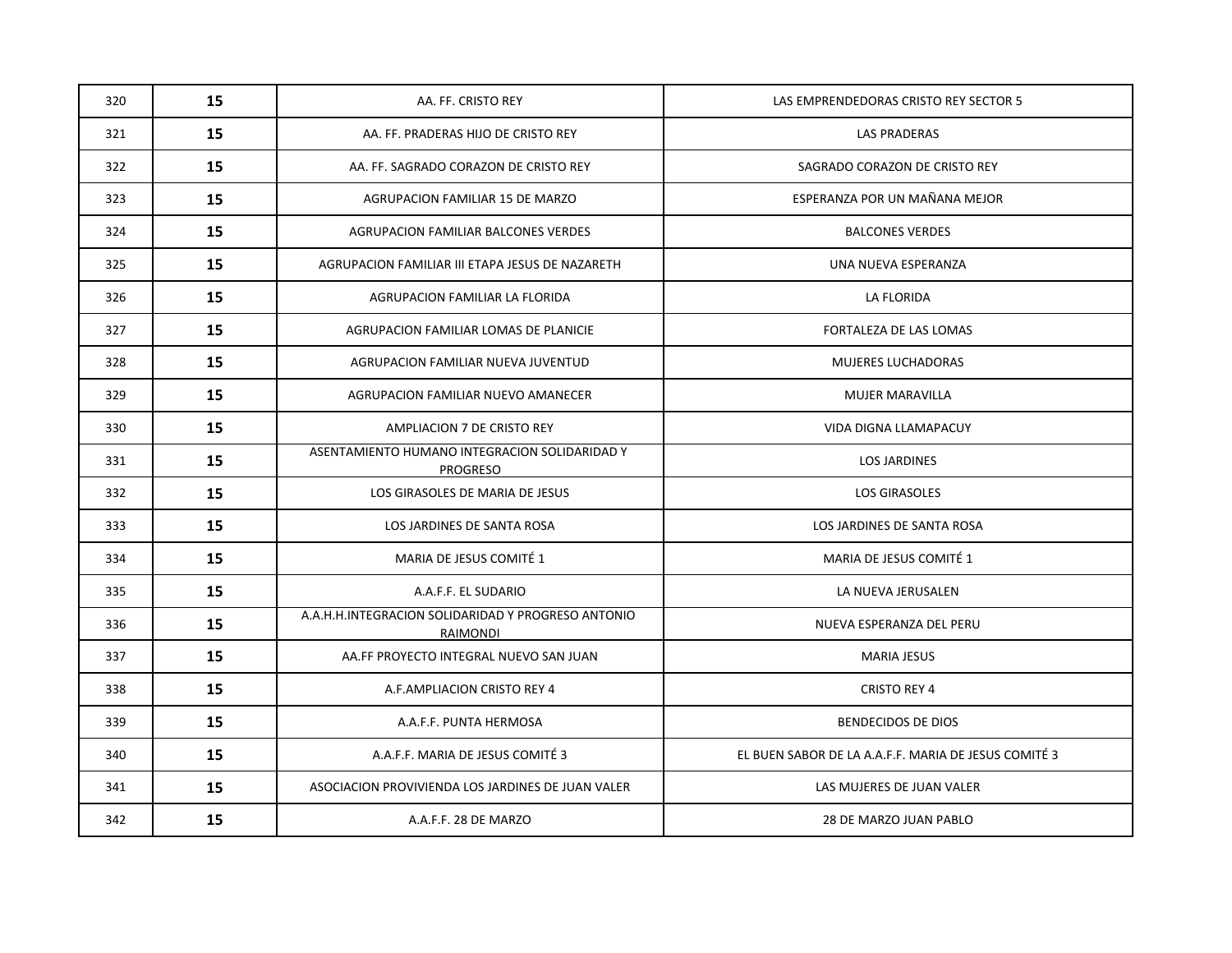| 343 | 15 | A.A.F.F. LOS ANDES                                        | <b>LOS ANDES</b>                |
|-----|----|-----------------------------------------------------------|---------------------------------|
| 344 | 15 | A.A.F.F. 14 DE SETIEMBBRE PARCELA C                       | JEHOVA-JHIRE                    |
| 345 | 15 | A.A.F.F. DIOS ES AMOR                                     | DIOS ES AMOR                    |
| 346 | 15 | A.A.F.F. VIRGEN DEEL CARMEN EL PEDREGAL                   | LUCHANDO POR UN CAMBIO          |
| 347 | 15 | A.A.F.F. NUEVA GENERACION 8 DE OCTUBRE LOS JARDINES       | <b>FLOR HURTADO</b>             |
| 348 | 15 | ASOCIACION DE VIVIENDA LOS JARDDINES DE CASA BLANCA       | LA LUCHADORA DE LOS JARDINES    |
| 349 | 15 | A.A.F.F. NUEVO PROGRESO                                   | PAN Y VINO                      |
| 350 | 15 | AA.HH. JUAN VALER SANDOVAL                                | <b>MUJERES HUMILDES</b>         |
| 351 | 15 | AA.FF. GLORIOSO 09 DE OCTUBRE                             | <b>GLORIOSO 09 DE OCTUBRE</b>   |
| 352 | 15 | AA.FF. NUEVO PERU                                         | <b>NUEVO PERU</b>               |
| 353 | 15 | AA.HH 9 DE FEBRERO SECTOR F2                              | UNA SOLA FUERZA                 |
| 354 | 15 | AA.FF AMPLIACION DE VILLA VIRGEN                          | MUJERES SOLIDARIAS              |
| 355 | 15 | AA.FF 7 DE JUNIO                                          | MADRES UNIDAS DE 7 DE JUNIO     |
| 356 | 15 | ASOCIACION DE POSESIONARIOS 2 DE AGOSTO                   | PORTADA DEL CIELO               |
| 357 | 15 | AA.FF LA JUVENTUD DE CRISTO REY                           | LA JUVENTUD DE CRISTO REY       |
| 358 | 15 | AA.FF NUEVO AMANECER                                      | <b>NUEVO AMANECER</b>           |
| 359 | 15 | AMPLIACION 10 DE OCTUBRE                                  | MICAELA BASTIDAS                |
| 360 | 15 | AA.FF MARIA DE Jesús COMITÉ 1 AMPLIACION PARTE ALTA       | LOS HIJOS DE MARIA Jesús        |
| 361 | 15 | PROGRESO AMPL. SEC. 9 DE FEBRERO                          | 9 DE FEBRERO                    |
| 362 | 15 | AA.HH Jesús DE NAZARETH                                   | <b>MADRES FORJADORAS</b>        |
| 363 | 15 | AA.HH INTEGRA. SOLID. Y PROGR. LOS FRUTALES DE CASABLANCA | <b>ARTURO REYES SUAREZ</b>      |
| 364 | 15 | AA.FF VIRGEN DEL CARMEN 2DA ETAPA                         | LA ULTIMA ESPERANZA             |
| 365 | 15 | AAFF HUARAC NAIONES UNIDAS                                | MUJERES ACTIVAS NACIONES UNIDAS |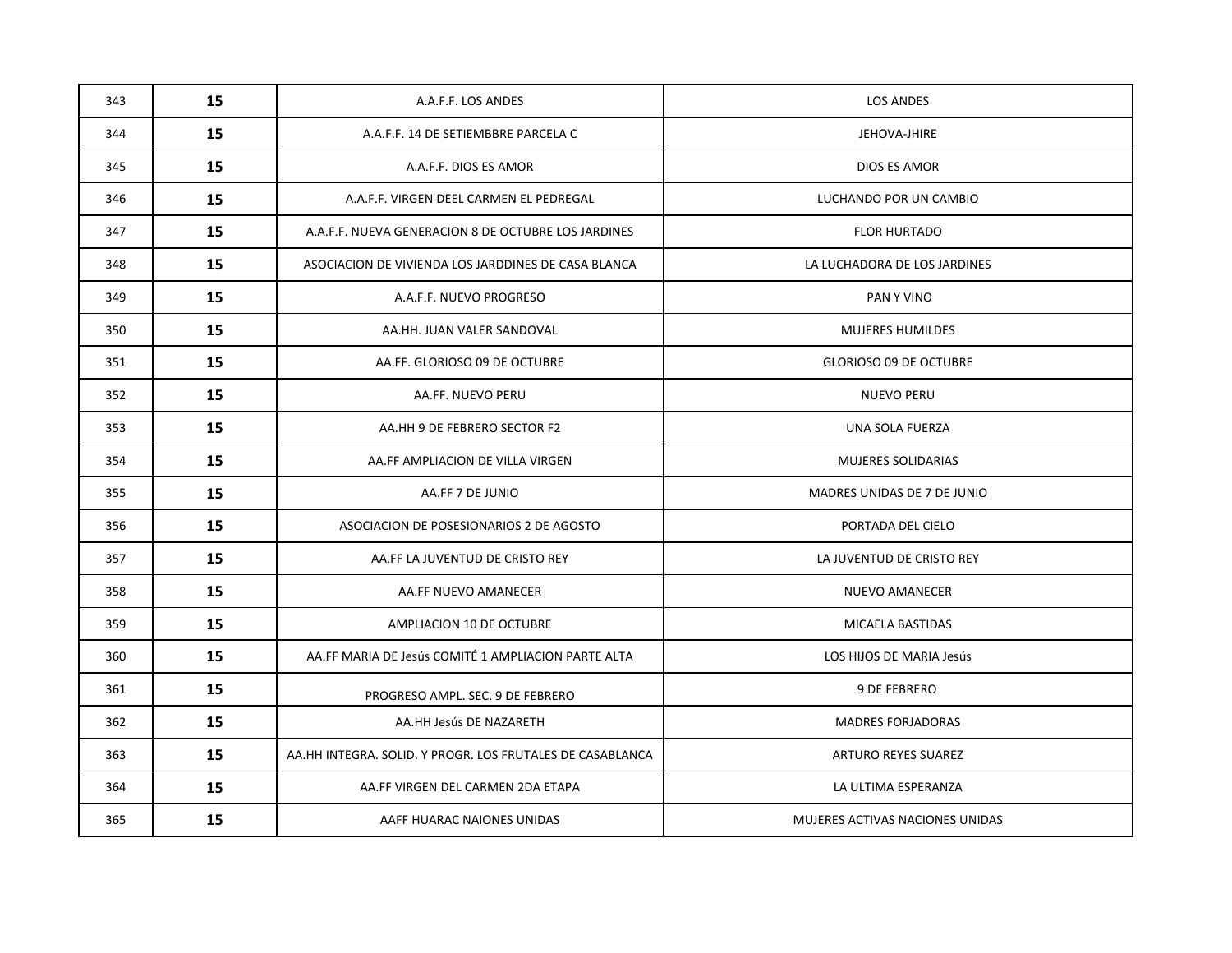| 366 | 15 | AMPLIACION JUAN VALER SANDOVAL                                  | AAHH JUAN VALER SANDOVAL            |
|-----|----|-----------------------------------------------------------------|-------------------------------------|
| 367 | 15 | AA.FF EL SUDARIO PARTE ALTA                                     | OLLA FLOR RENACIENTE                |
| 368 | 16 | A.F HACIA EL DESARROLLO                                         | <b>MADRES GUERRERAS 2020</b>        |
| 369 | 16 | A.F. 24 DE ENERO                                                | 24 DE ENERO                         |
| 370 | 16 | AA. FF. REINCORPORADOS AL AA. HH. NUEVA JERUSALEN SECTOR A      | MAMITAS LUCHADORAS                  |
| 371 | 16 | AF. DESARROLLO 1                                                | <b>EBENEZER</b>                     |
| 372 | 16 | AH. INTEGRACION VIRGEN DE FATIMA . SECTOR NUEVA JERUSALEN<br>Ш. | VIRGEN DE FATIMA MOTUPE             |
| 373 | 16 | AH. UNION PROGRESO SECTOR LOS CLAVELES                          | LOS CLAVELES                        |
| 374 | 16 | ASOCIACION DE VIVIENDA MIRAFLORES                               | LA COCINA DE MERYGINE EN MIRAFLORES |
| 375 | 16 | A,F, INCORPORADOS NUEVA JERUSALEN II SECTOR B                   | SOLIDARIDAD Y AMOR                  |
| 376 | 16 | A.F.DESARROLLO I                                                | <b>DESARROLLO I</b>                 |
| 377 | 16 | A.A.H.H. ENRIQUE MONTENEGRO                                     | <b>LOS PEREGRINOS</b>               |
| 378 | 16 | ASOC. DE POSESIONARIOS SEMI INDUSTRIAL MORENO                   | <b>LOS MORENOS</b>                  |
| 379 | 16 | A.F. LAS TERRAZAS II                                            | MADRES UNIDAS LAS TERRAZAS II       |
| 380 | 16 | ASOC. DE VIVIENDA LOS ANDENES                                   | <b>LAS GUERRERAS</b>                |
| 381 | 16 | A.F. RICARDO CHIROQUE II                                        | RICARDO CHIROQUE II                 |
| 382 | 16 | ASOCIACIÓN MANO DE DIOS                                         | MANO DE DIOS                        |
| 383 | 16 | AA.HH CANGALLO 1era Etapa                                       | FLOR DE LIRIO DELIMA                |
| 384 | 16 | A.A.H.H. CANGALLO AMPLIACION                                    | DIOS ES AMOR II                     |
| 385 | 16 | AMPLIACION 1 DE MAYO                                            | VIRGEN DE FATIMA                    |
| 386 | 16 | ASOC. DE VIVIENDA EN LA MIRA DEL ÉXITO                          | LA JUNTA DIRECTIVA DE LA OLLA COMÚN |
| 387 | 16 | AA.FF. 04 DE FEBRERO                                            | 04 DE FEBRERO                       |
| 388 | 16 | AA.FF. AMPLIACION LAS COLINAS                                   | <b>MADRES TRIUNFADORAS</b>          |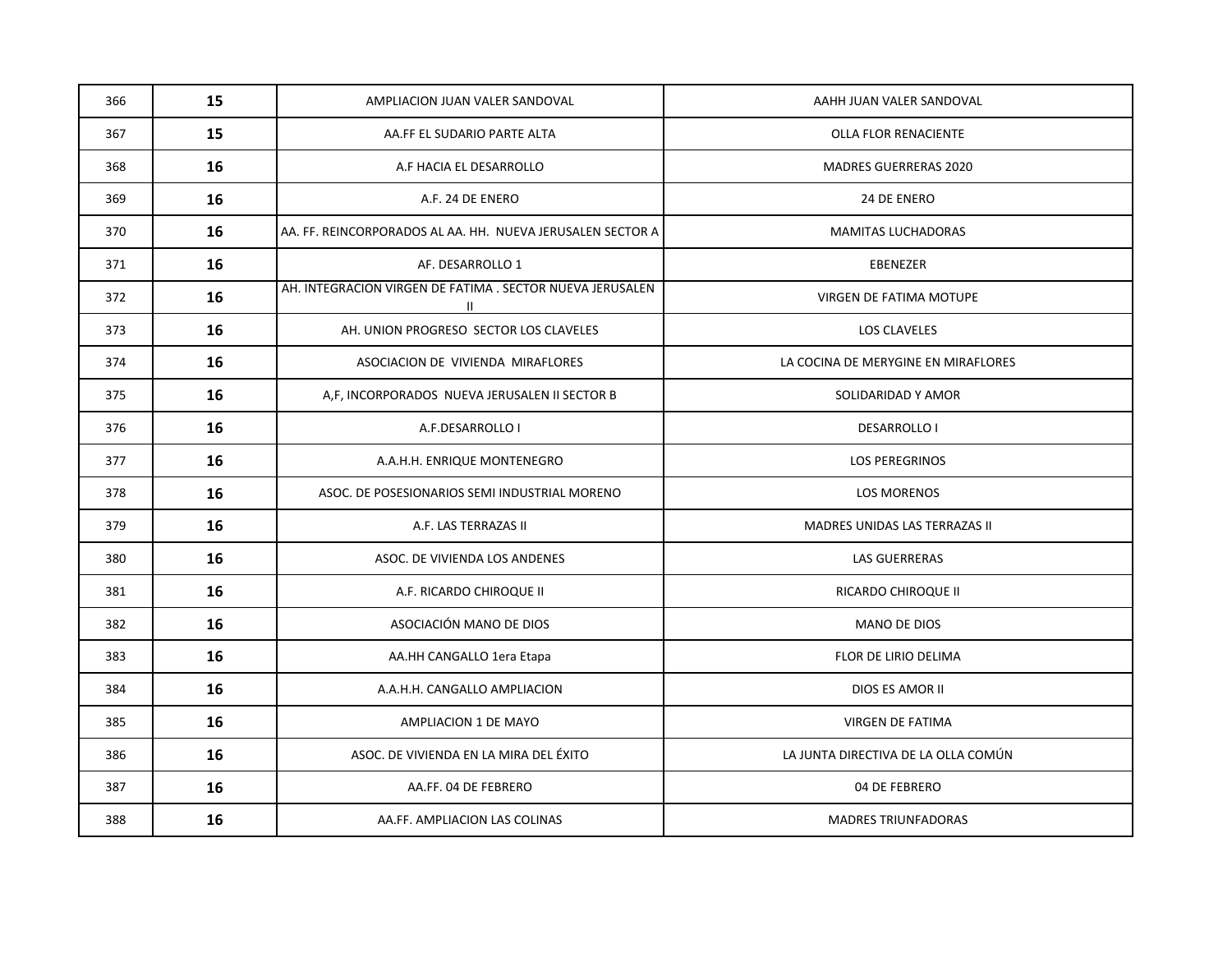| 389 | 16 | AAHH CESAR VALLEJO                          | DIVINO NIÑO                         |
|-----|----|---------------------------------------------|-------------------------------------|
| 390 | 16 | AAHH. AMPLIACION LOS HUERTOS                | <b>MADRES EMPRENDEDORAS</b>         |
| 391 | 16 | AAHH PUEBLOS UNIDOS SECT. SEÑOR DE MURUHUAY | <b>MUJERES UNIDAS</b>               |
| 392 | 16 | AAFF RAICES DE JICAMARCA                    | RAICES DE JICAMARCA                 |
| 393 | 17 | A.F LA FORTALEZA II ETAPA                   | LA FORTALEZA II ETAPA               |
| 394 | 17 | A.F AMPLIACION U4A                          | MUJERES EMPRENDEDORAS               |
| 395 | 17 | A.F CRUZ 3 DE MAYO                          | <b>MUJERES CORAJES</b>              |
| 396 | 17 | A.F LAS QUEBRADAS VERDES JCM                | CON FE                              |
| 397 | 17 | A.F LOS ANGELES DE LA AMPLIACION B5A        | LOS ANGELES DE JESUS                |
| 398 | 17 | A.F NUEVA GENERACION                        | <b>NUEVA PALESTINA</b>              |
| 399 | 17 | A.F QUEBRADAS VERDES                        | CON FE Y ESPERANZA                  |
| 400 | 17 | A.F ROCAS DE BELLA VISTA                    | MUJERES LUCHADORAS                  |
| 401 | 17 | A.F VIRGEN DEL CARMEN                       | <b>LUZ ES VIDA</b>                  |
| 402 | 17 | AMPLIACION 5TA ETAPA JOSE CARLOS MARIATEGUI | <b>MUJERES UNIDAS</b>               |
| 403 | 17 | AA.HH. JOSE CARLOS MARIATEGUI               | JEHOVA ES MI PASTOR                 |
| 404 | 17 | AA. FF. 12 DE OCTUBRE                       | <b>VECINAS UNIDAS 12 DE OCTUBRE</b> |
| 405 | 17 | AA. FF. 12 DE OCTUBRE NUEVA GENERACION      | <b>OLLITA DEL PUEBLO</b>            |
| 406 | 17 | AA. FF. 13 DE JULIO                         | LAS EMPRENDEDORAS DE 13 DE JULIO    |
| 407 | 17 | AA. FF. EL VALLECITO A. W3                  | LA NUEVA ESTRELLA DEL VALLECITO     |
| 408 | 17 | AA. FF. LA NUEVA PARCELA                    | PUEBLO UNIDO LA PARCELA             |
| 409 | 17 | AGRUPACION FAMILIAR LOS ALAMOS JCM          | NUEVA ESPERANZA "LOS ALAMOS"        |
| 410 | 17 | AMPLIACION V-5 ETAPA 3 SECTOR 5-A           | MUJERES LUCHADORES AMPLIACION V-5-A |
| 411 | 17 | ALTO CARIBE 3ERA ETAPA                      | <b>OLLITA MILAGROSA</b>             |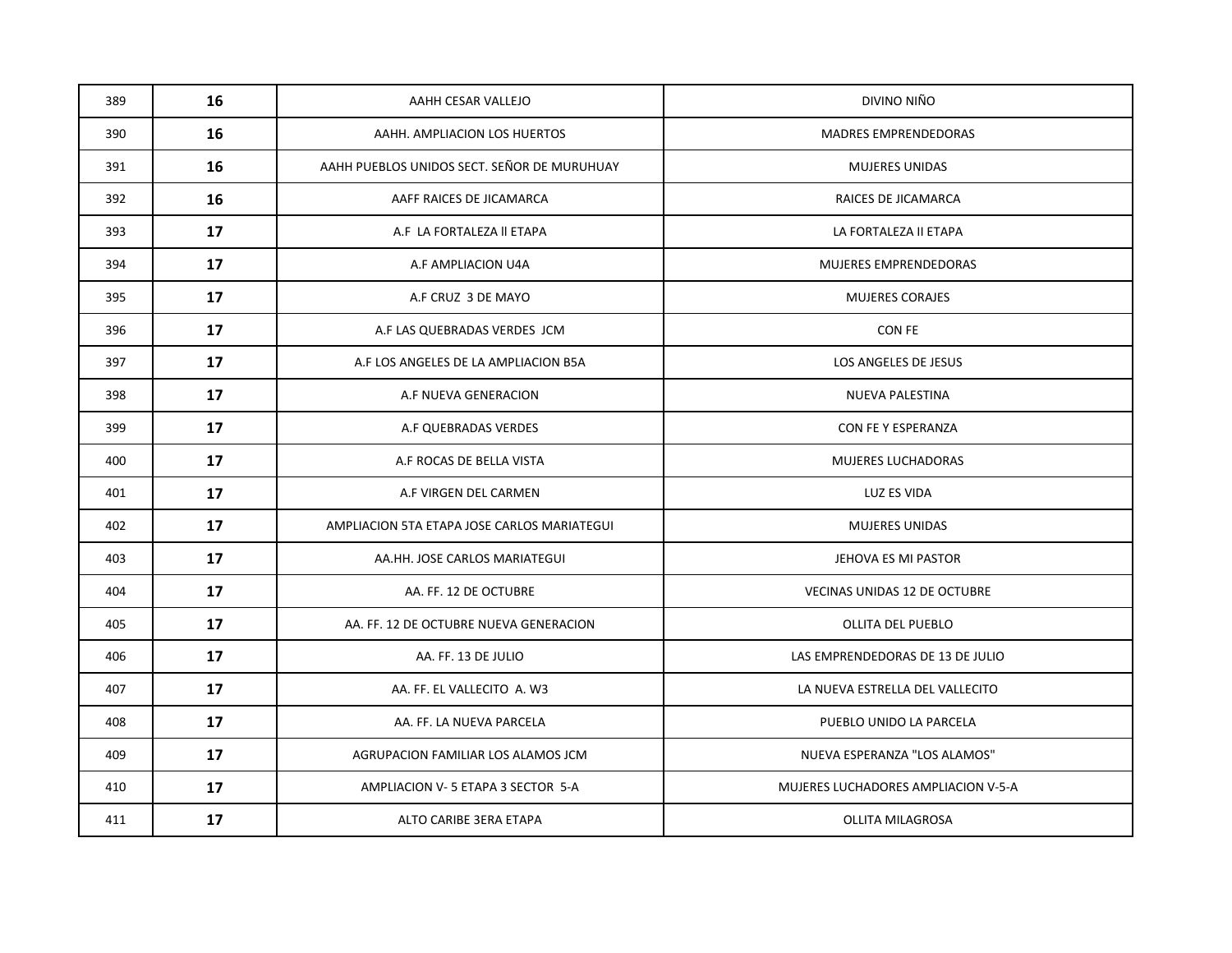| 412 | 17 | <b>AMPLIACION Q26</b>                           | Q26 PERUANOS UNIDOS                    |
|-----|----|-------------------------------------------------|----------------------------------------|
| 413 | 17 | <b>AMPLIACION R8J</b>                           | LUCHADORAS DE R8J DE MARIATEGUI        |
| 414 | 17 | ASOCIACION PRO - VIVIENDA DE CERRO VERDE        | <b>ESPERANZA DE MUCHOS</b>             |
| 415 | 17 | ASOCIACION DE FAMILIAS EL MIRADOR DE MARIATEGUI | EL MIRADOR DE MARIATEGUI LA ESPERANZA  |
| 416 | 17 | ASOCIACION DE POBLADORES LAS PALMERAS           | NUEVO AMANECER AMPLIACION LAS PALMERAS |
| 417 | 17 | LOS ALAMOS AMPLIACION LAS PALMERAS 5TA ZONA JCM | <b>NUEVO AMANECER</b>                  |
| 418 | 17 | A.F AMPLIACION V5                               | JEOHVA JIRE                            |
| 419 | 17 | AA.FF SANTA ROSITA                              | MUJERES LUCHADORAS DE MARIATEGUI       |
| 420 | 17 | A.F LAS PRADERAS DE MARIATEGUI                  | OLLA COMUN LAS PRADERAS DE MARIATEGUI  |
| 421 | 17 | A.F VIRGEN DE LA ASUNCION                       | OLLA COMUN VIRGEN DE LA ASUNCION       |
| 422 | 17 | A.F 10 DE JULIO                                 | OLLA COMUN MUJERES TRABAJADORAS        |
| 423 | 17 | A.H AMPLIACION 5TA ETAPA JCM T6                 | OLLA COMUN MUJERES UNIDAS T6           |
| 424 | 17 | TERCERA AMPLIACION R6D SANTA ROSITA             | OLLA COMUN SANTA ROSITA                |
| 425 | 17 | A.F PILAR NORES DE GARCIA                       | OLLA COMUN PILAR NORES DE GARCIA       |
| 426 | 17 | AA.FF SUPER S2                                  | NUEVA JUVENTUD                         |
| 427 | 17 | AMPLIACION T PRIMA 5                            | MUJERES UNIDAS T5 PRIMA                |
| 428 | 17 | A,F JUAN VELASCO ALVARADO                       | NIÑOS CON DISCAPACIDAD                 |
| 429 | 17 | AA.FF CERRITO DE HUASCARAN                      | <b>GOTITAS DE AMOR</b>                 |
| 430 | 17 | AAFF NUMERO 3 SECCIONES ABCD AMPLIACION V5      | SEMBRANDO UN GRANITO DE AMOR           |
| 431 | 17 | ASOCIACION DE POCESIONARIOS JARDINES DE POLONIA | <b>POCESIONARIOS</b>                   |
| 432 | 17 | ASOCIACION V ETAPA PROYECTO MARISCAL CACERES    | VIRGEN DEL CARMEN FUERZA Y ESPERANZA   |
| 433 | 17 | AA.FF. AMPLIACION Q26A                          | NIÑOS SIN HAMBRE                       |
| 434 | 17 | AAFF.27 DE ENERO                                | 27 DE ENERO                            |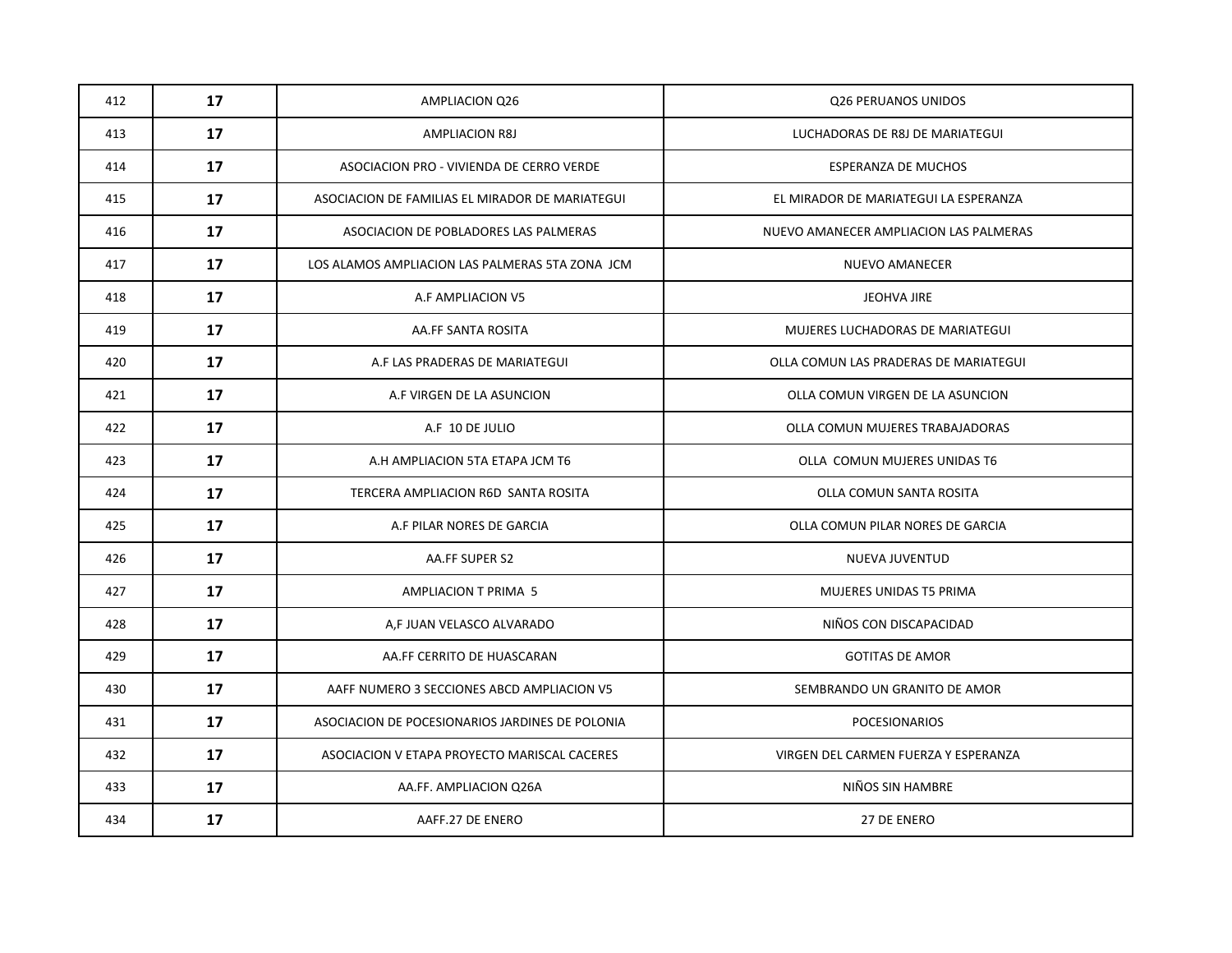| 435 | 17 | ASOC. CHAVIN DE HUANTA JCM                            | UN GRANITO DE AMOR               |
|-----|----|-------------------------------------------------------|----------------------------------|
| 436 | 17 | AA.FF. CUNA DE EMPRENDEDORES                          | <b>LOS FORJADORAS</b>            |
| 437 | 17 | AA.HH. JOSE CARLOS MARIATEGUI 5 ETAPA                 | <b>MADRES TRANSPARENETE</b>      |
| 438 | 17 | AA.FF. EL MIARDOR SUPER 4                             | <b>CORIWARMI DE SUPER S4</b>     |
| 439 | 17 | AA.FF. SUPER S2                                       | LAS MILAGROSAS SUPER S2          |
| 440 | 17 | <b>BIOHUERTO PARAISO J.C.M</b>                        | <b>GUERRERAS DE BIOHUERTO</b>    |
| 441 | 17 | AAFF LOS ALAMOS 4TA ZONA 5TA ETAPA                    | LA CABAÑA DE LOS ALAMOS 4TA ZONA |
| 442 | 17 | AA.FF LOS ROSALES 5TAPA J.C.M                         | MUJERES ROSALINAS LUCHADORAS     |
| 443 | 17 | VILLA MONTERREY J.C.M                                 | OLLA COMUN EL MILAGRO            |
| 444 | 17 | ABRE TU CORAZON MUJER SOLIDARIA                       | ABRE TU CORAZON MUJER SOLIDARIA  |
| 445 | 17 | AGRUPACION LOS BOSQUES JOSE CALOS MARIATEGUI          | LOS BOSQUES                      |
| 446 | 17 | <b>AMPLIACION V ETAPA</b>                             | <b>RUSTICA</b>                   |
| 447 | 17 | AAFF LA COSTA DE BUENOS AIRES                         | EL TAYPA MADRES GUERRERAS        |
| 448 | 17 | AMPLIACION 12 DE OCTUBRE                              | U12. AYUDANOS A AYUDAR           |
| 449 | 17 | AA.FF LA PRIMAVERA                                    | MUJERES DE VALOR Y ESPERANZA     |
| 450 | 17 | AAFF 24 DE JUNIO                                      | UNA LUZ DE ESPERANZA             |
| 451 | 17 | AAFF U6C                                              | <b>CERRITO SAN CRISTOBAL</b>     |
| 452 | 17 | ASOC. DE POBLADORES MONTE VERDE NUEVA JUVENTUD DE JCM | MUJERES DE LA ESPERANZA          |
| 453 | 17 | JOSE CARLOS MARIATEGUI                                | LOS EMPRENDEDORES                |
| 454 | 17 | AA.FF AMPLIACION HEROES DEL CENEPA                    | <b>LOS NECESITADOS</b>           |
| 455 | 17 | AA.FF. 10 DE MARZO                                    | <b>SAN VALENTIN</b>              |
| 456 | 17 | AA.FF NUEVO AMANECER II                               | <b>MADRES LUCHADORAS</b>         |
| 457 | 17 | AA.HH 10 DE MARZO                                     | 10 DE MARZO                      |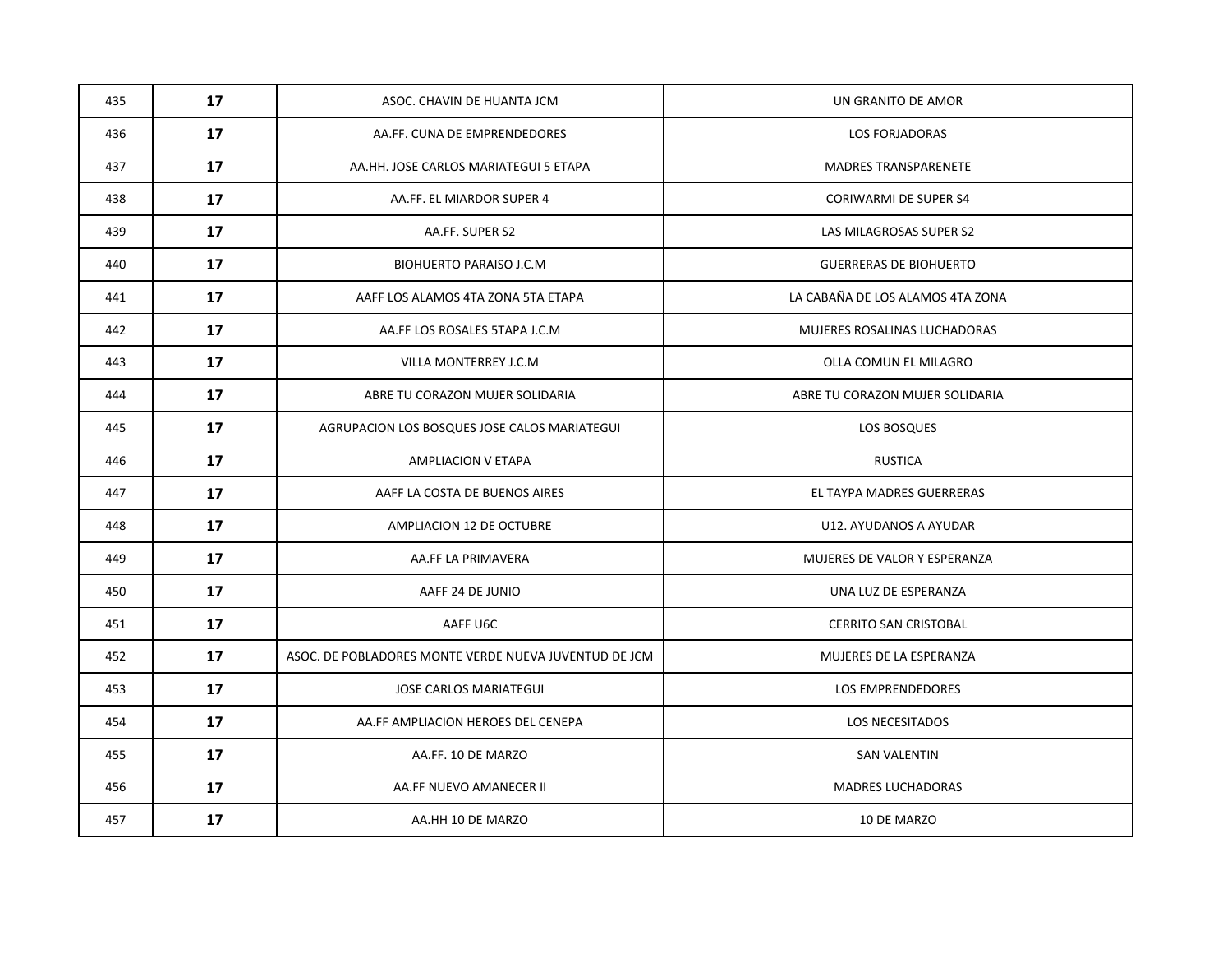| 458 | 17 | AGRUPACION FAMILIAR BUENA VISTA           | <b>MAMITAS UNIDAS POR SIEMPRE</b>      |
|-----|----|-------------------------------------------|----------------------------------------|
| 459 | 17 | AMPLIACION LA CATARATA                    | LAS CATARATAS                          |
| 460 | 17 | INTEGRACION NUEVO PERU BUENA VISTA        | MARIELA MARTHA REYES CARDENAS          |
| 461 | 17 | A.H.INTEG. NUEVO PERU SEC. SEÑOR DE HANCA | CERRITO SEÑOR DE HUANCA 2020           |
| 462 | 17 | AA.FF. JORGE CHAVEZ I                     | <b>JORGE CHAVEZ</b>                    |
| 463 | 17 | A.H JESUCRISTO VIVE                       | OLLA COMUN 20 DE MAYO                  |
| 464 | 17 | AA.FF. SANTO TORIBIO DE CRUZ DE MOTUPE    | SANTO TORIBIO                          |
| 465 | 17 | AA.FF. SANTA ROSA                         | <b>SANTA ROSA</b>                      |
| 466 | 17 | AA.HH. JOSE OLAYA                         | MEDALLA MILAGROSA                      |
| 467 | 17 | AA.FF. SOL NACIENTE                       | <b>SOL NACIENTE</b>                    |
| 468 | 17 | A.AFF EL MIRADOR DE LAS VEGAS             | EL MIRADOR DE LAS VEGAS                |
| 469 | 17 | A.A.HH INTEGRACION MANOS UNIDAS           | UNIDOS POR SIEMPRE                     |
| 470 | 17 | A.A.FF 10 DE FEBRERO                      | 10 DE FEBRERO                          |
| 471 | 17 | AA.FF 10 DE MARZO                         | PATRON SAN VALENTIN                    |
| 472 | 17 | ASOCIACION LA CATARATA                    | VALLE HERMOSA LA CATARATA AMPLIACION 2 |
| 473 | 17 | AA.FF LOS GERANEOS                        | SEÑOR CAUTIVO                          |
| 474 | 17 | AAFF MI PERU                              | EMPRENDEDORAS DE MI PERU               |
| 475 | 17 | AA.FF JARDINES DE POLONIA                 | JARDINES DE MARIA                      |
| 476 | 17 | AMPLIACION 10 DE MARZO                    | <b>LOS REMANENTES</b>                  |
| 477 | 17 | AAHH FLORES DE OLIVA                      | AMPLIACION FLORES DE OLIVA             |
| 478 | 17 | AAFF LOS HERALDOS DE MOTUPE               | LOS HERALDOS DE MOTUPE                 |
| 479 | 17 | AAHH HEROES DEL CENEPA                    | <b>LAS ESPERANZAS</b>                  |
| 480 | 17 | ASOCIACION DE LA AAFF VIRGEN DE GUADALUPE | VIRGEN DE GUADALUPE                    |